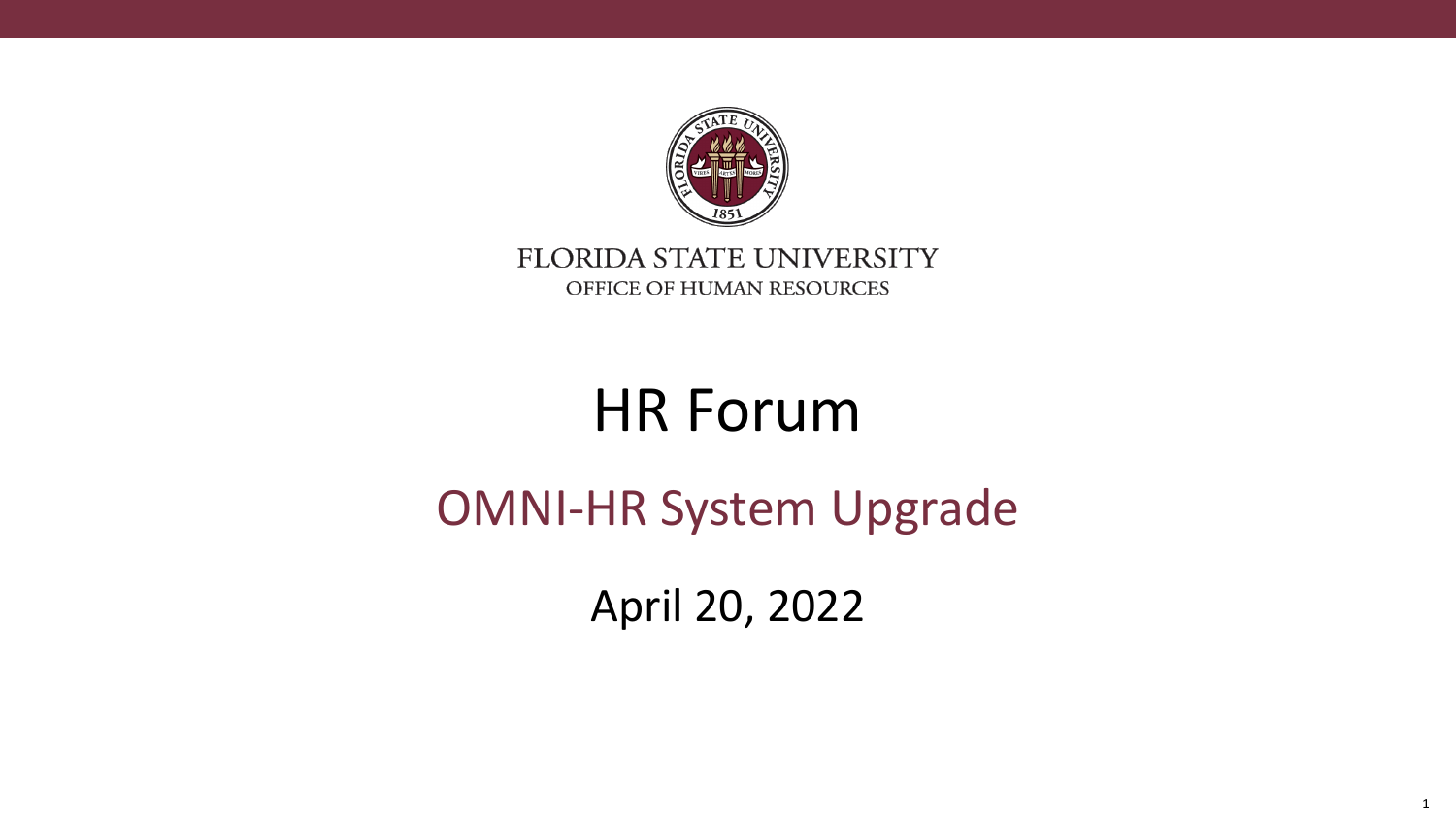Updates

# Office of the General Counsel

#### **Staffing Updates**

• Immigration Attorney – Leslie Crosdale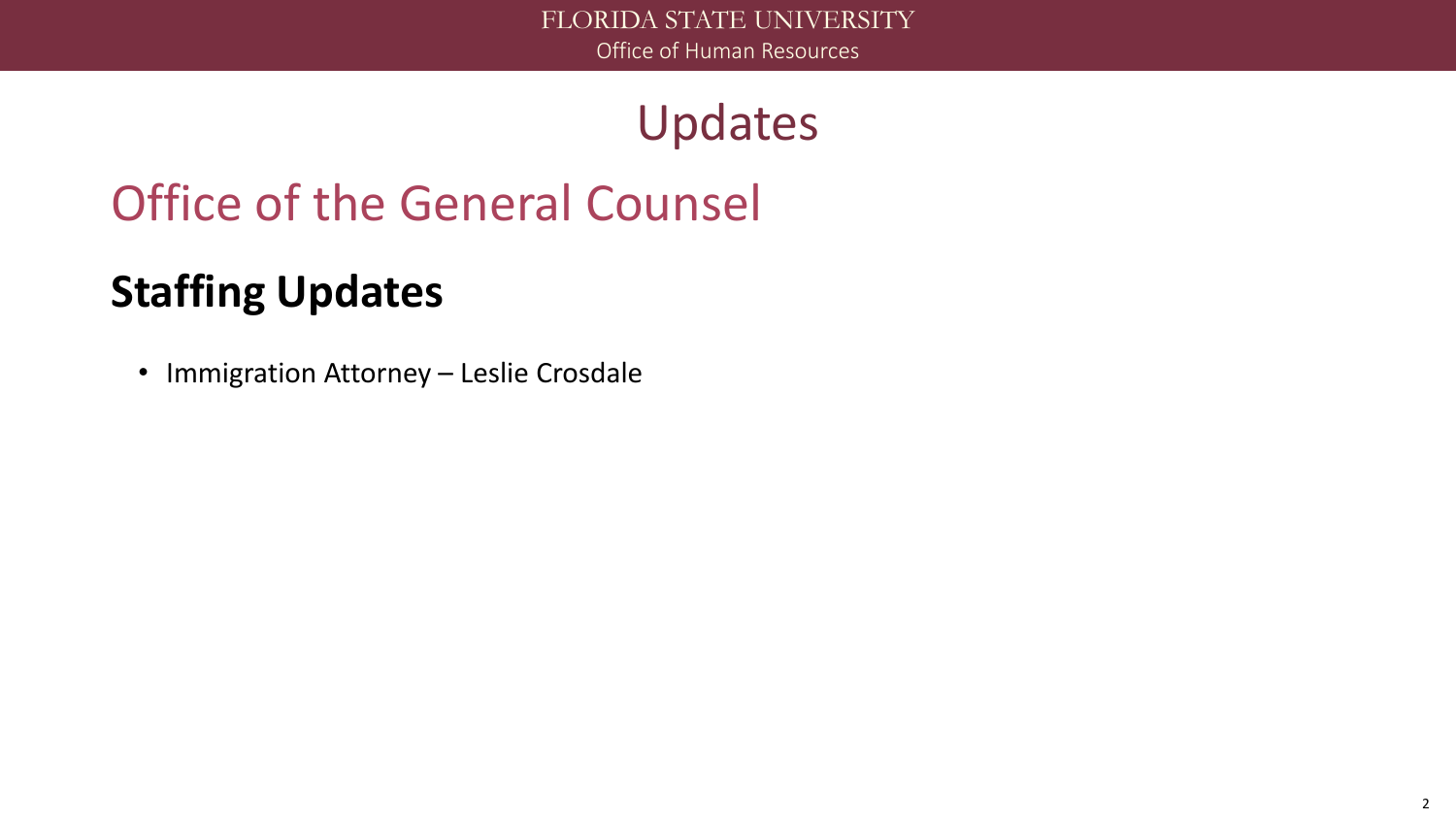# Training & Organizational Development

#### **Staffing Updates**

- Director, Training & Organizational Development and Continuous Improvement Michelle Baragona
- Instructional Designer, Training & Organizational Development Emily Kennelly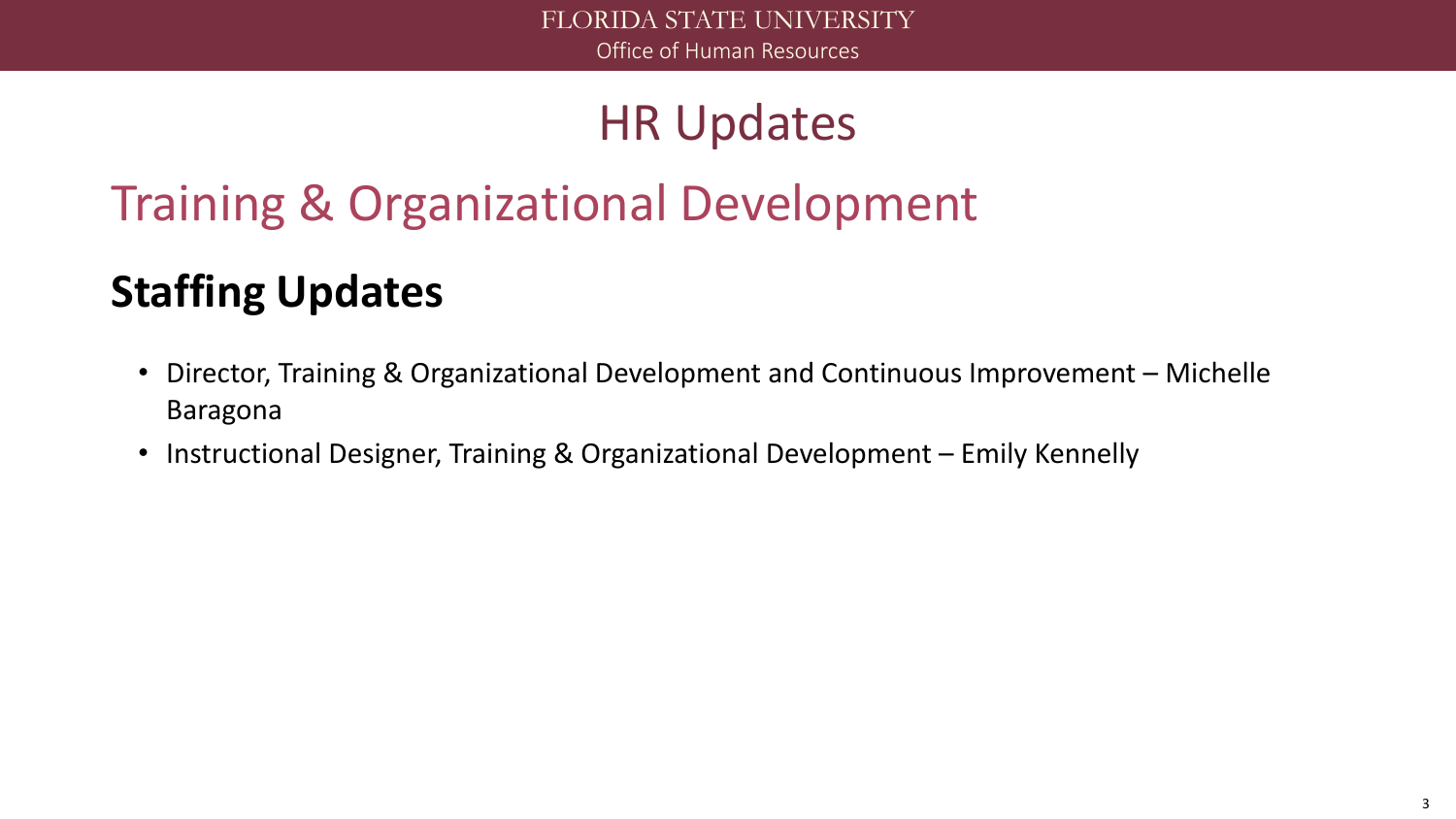#### EDM Special Projects

#### **Summer 2022 Mass Appointment Process is Complete**

• Use the Active Employees report in BI to confirm the results of the mass reappointment process. If corrections are needed, submit an ePAF to correct the appointment.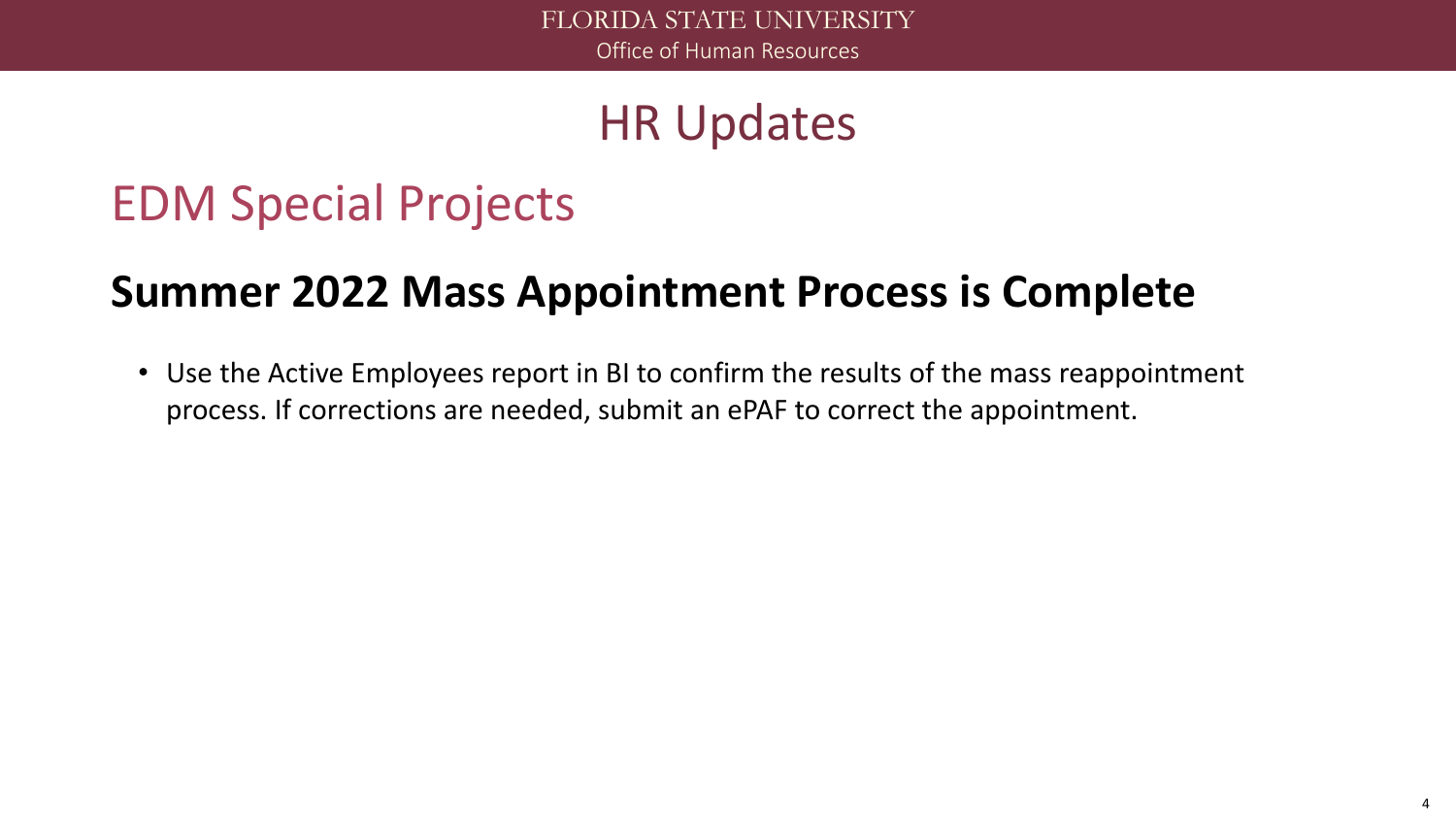# EDM Special Projects

#### **Courtesy Mass Appointment Verification Process**

- Use the query FSU COURTESY BY DEPT to identify and review current courtesy appointments with supervisors within your departments.
- Courtesy Mass appointment verification process will open for HR Dept Reps on May 9 May 13, 2022.
- Department Managers will verify, approve, and save all courtesy appointment designations May 16 - May 20, 2022.
- Job Aid

[https://hr.fsu.edu/sites/g/files/upcbnu2186/files/PDF/Publications/training/CourtesyMassApp](https://hr.fsu.edu/sites/g/files/upcbnu2186/files/PDF/Publications/training/CourtesyMassAppointmentVerificationForm.pdf) ointmentVerificationForm.pdf

• Courtesy email [HR-Courtesydocs@fsu.edu.](mailto:HR-Courtesydocs@fsu.edu)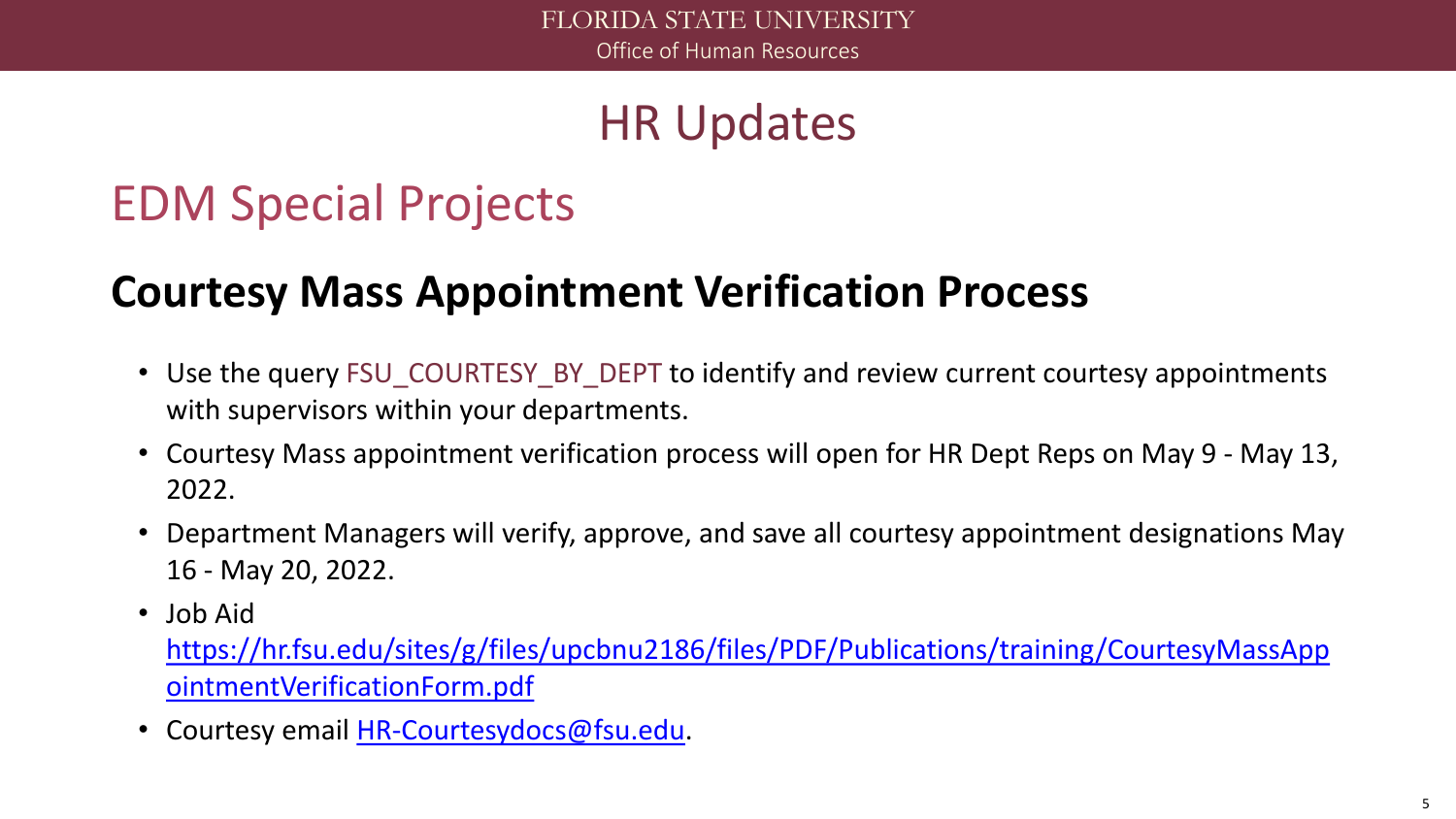# Payroll

#### **Updated FICA Exemption Policy**

- FSU's definition of full-time employment for purposes of the student FICA exemption is changing from 1 FTE to .75 FTE.
	- There is a phase-in period: For summer, a student employee with a combined FTE of >=.76 will be considered a full-time employee and will be subject to FICA effective with PPE May 12, 2022.
	- Starting with fall, an employee with a combined FTE of >=.75 will be considered a full-time employee and will be subject to FICA effective with PPE September 1, 2022.
	- The combined FTE includes all appointments with funding.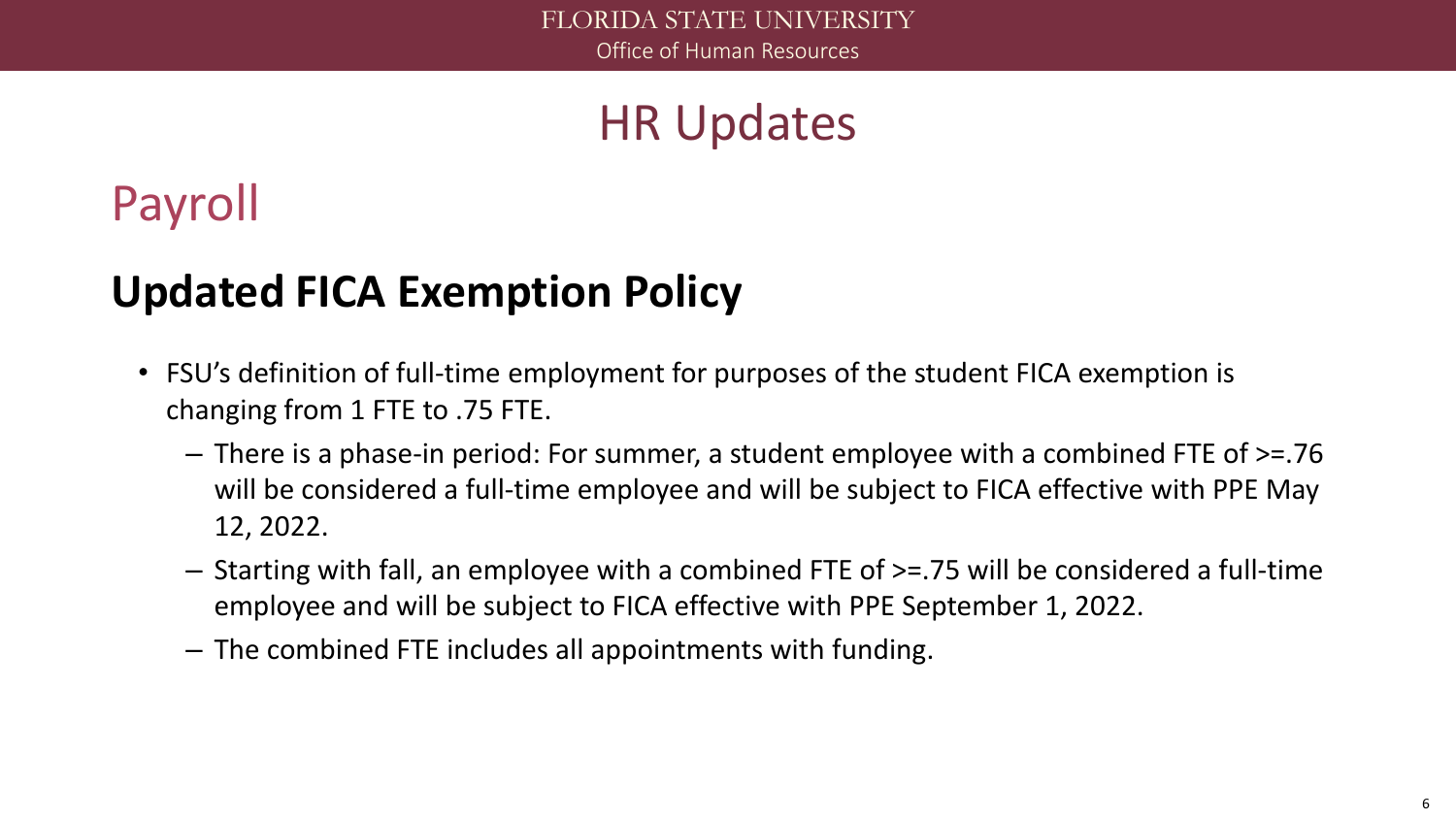# Equity, Diversity, and Inclusion

#### **EDI Dashboard**

- EDI Dashboard <https://diversity.fsu.edu/equity-diversity-inclusion-dashboard>
- The EDI Dashboard is part of our effort to encourage a campus community that celebrates our diversity, incorporates equity and inclusion in all we do, and fosters belonging. With a commitment to both transparency and accountability, the EDI Dashboard establishes a baseline and serves as a tool to:
	- Establish goals and track progress
	- Identify opportunities for growth while acknowledging challenges
	- Assess policies, practices, and procedures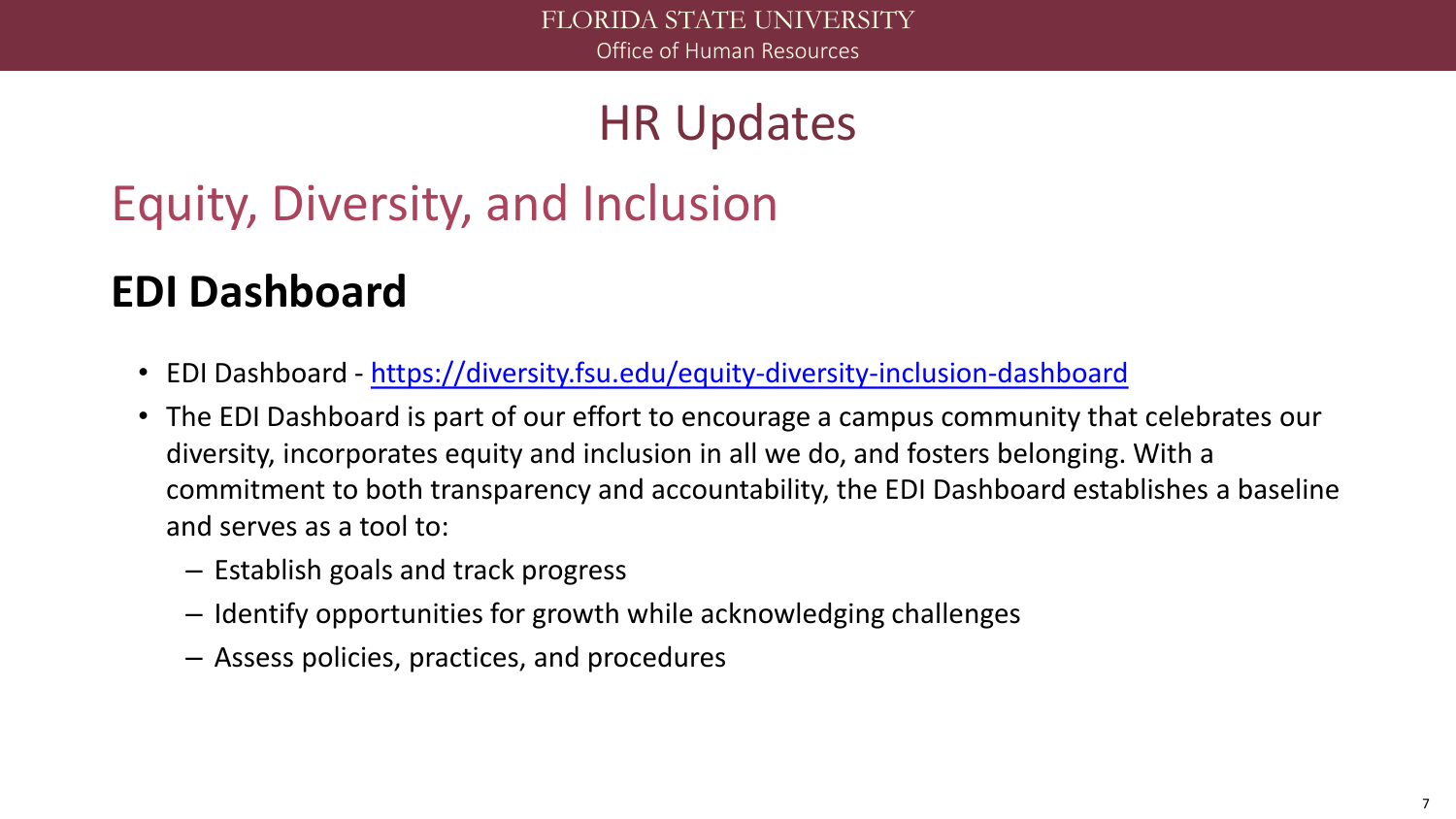# Equity, Diversity, and Inclusion

#### **EDI Lunch & Learns**

- The EDI Office hosts a monthly online event featuring an academic department or administrative office.
- These Lunch & Learns are intended to provide information and access to university resources to foster a diverse, inclusive, and equitable campus community in alignment with the university's strategic plan.
- Lunch & Learns are open to all university faculty & staff.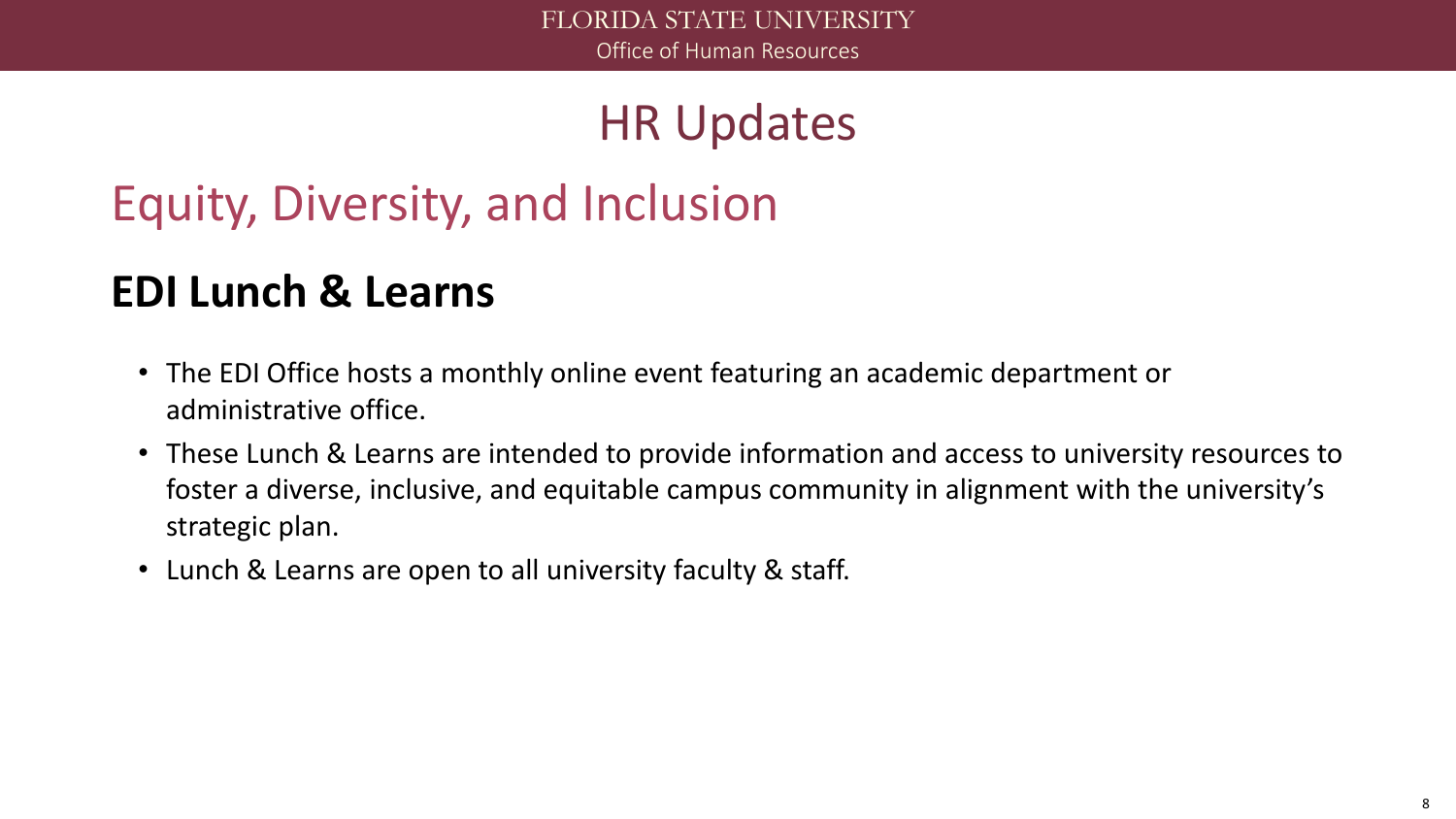# Equity, Diversity, and Inclusion

#### **EDI Coffee Chats**

- Coffee Chat, hosted by the HR-EDI Office, aims to build a more inclusive and interconnected community on campus and in the greater Tallahassee area. Separate from the EDI Lunch & Learn Series (intended to promote resources on campus that support underrepresented faculty, staff, and students), Coffee Chat is intended to foster relationships and build connections both across campus and the local area.
- Coffee Chat occurs on the first Friday of the month from 8:30 am EST 9:00 am EST.
- Please visit the D&I webpage for schedules <https://diversity.fsu.edu/>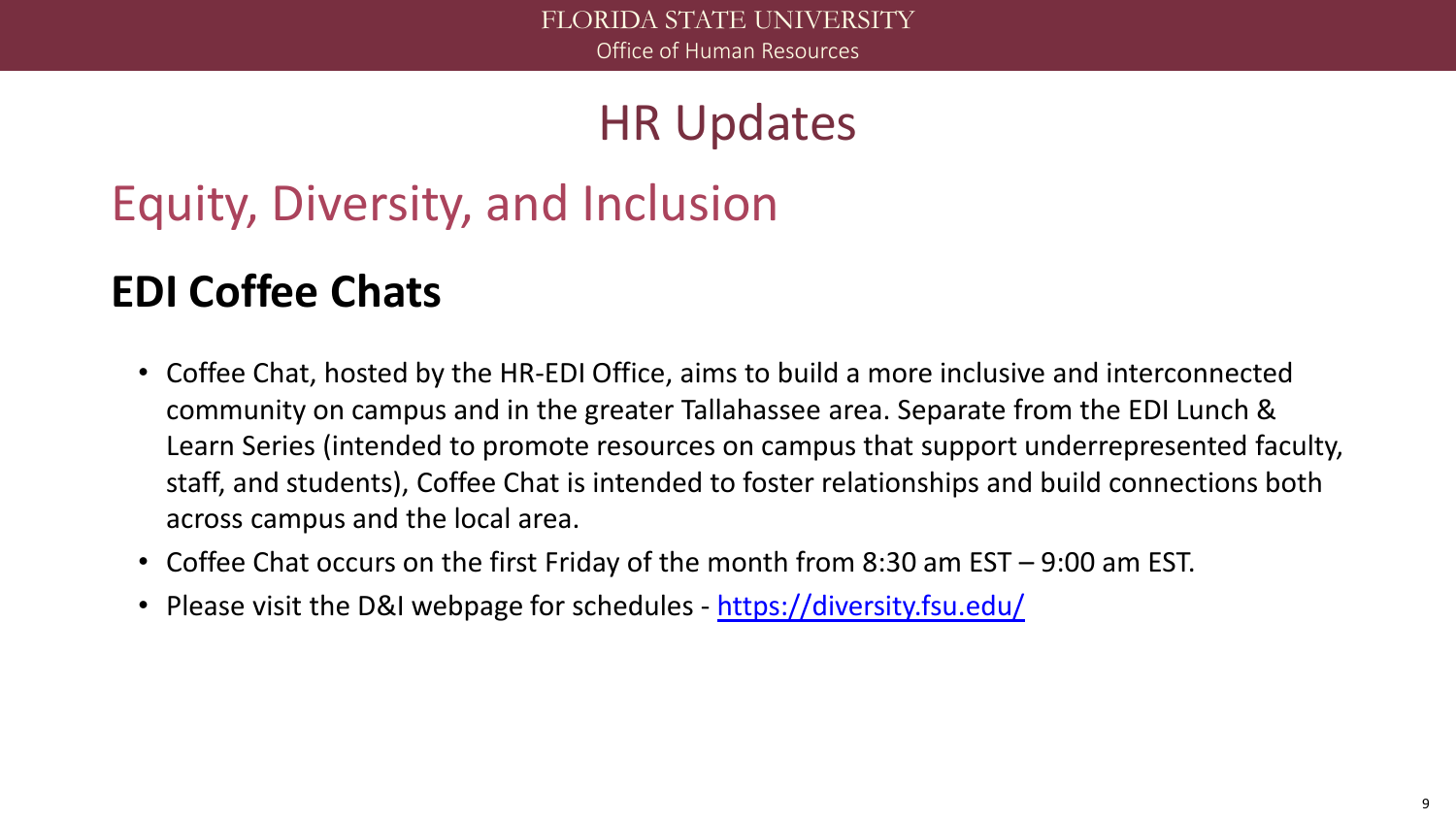# OMNI-HR System Upgrade

Christine Conley, *Sr. Associate Director Attendance & Leave/Employee Data Management*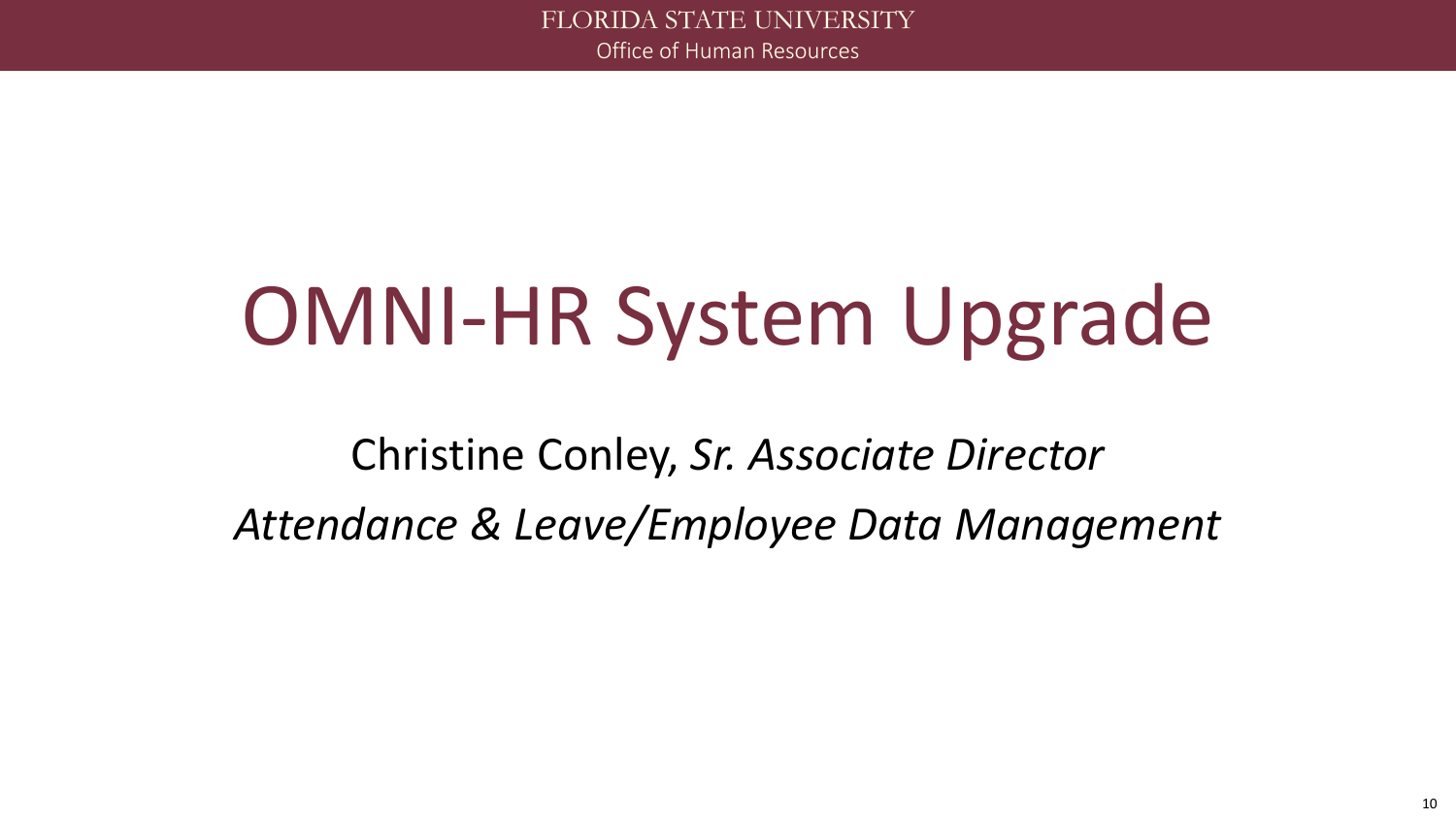#### Agenda

- Self-Service Time
- Manager Self-Service Team Time
- Department Time Management
- Manage Job (New Job Data)
- Electronic Additional Pay Form
- Paycheck Modeler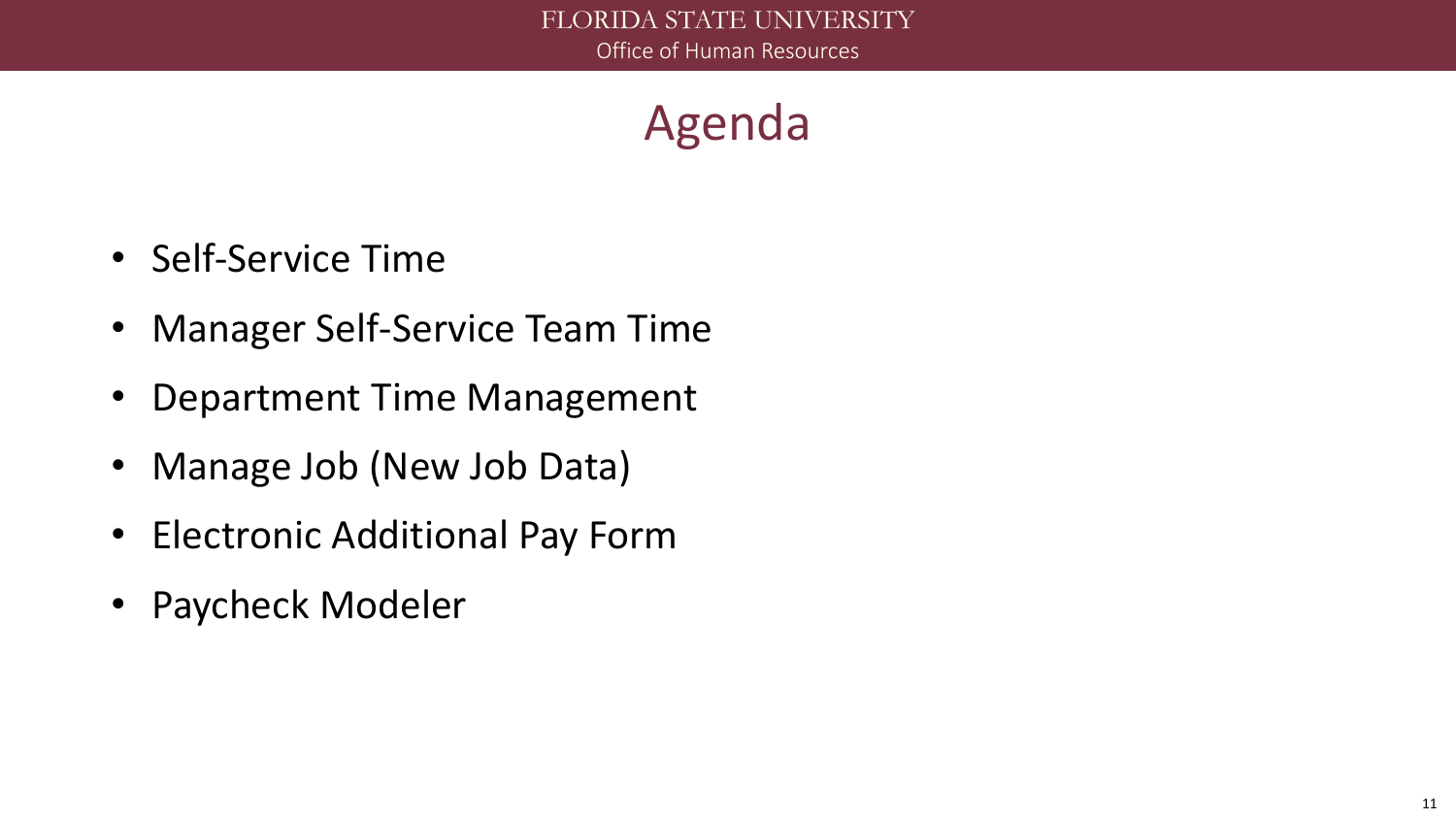#### Self-Service Time

Employees will navigate to the Time tile under Self-Service.

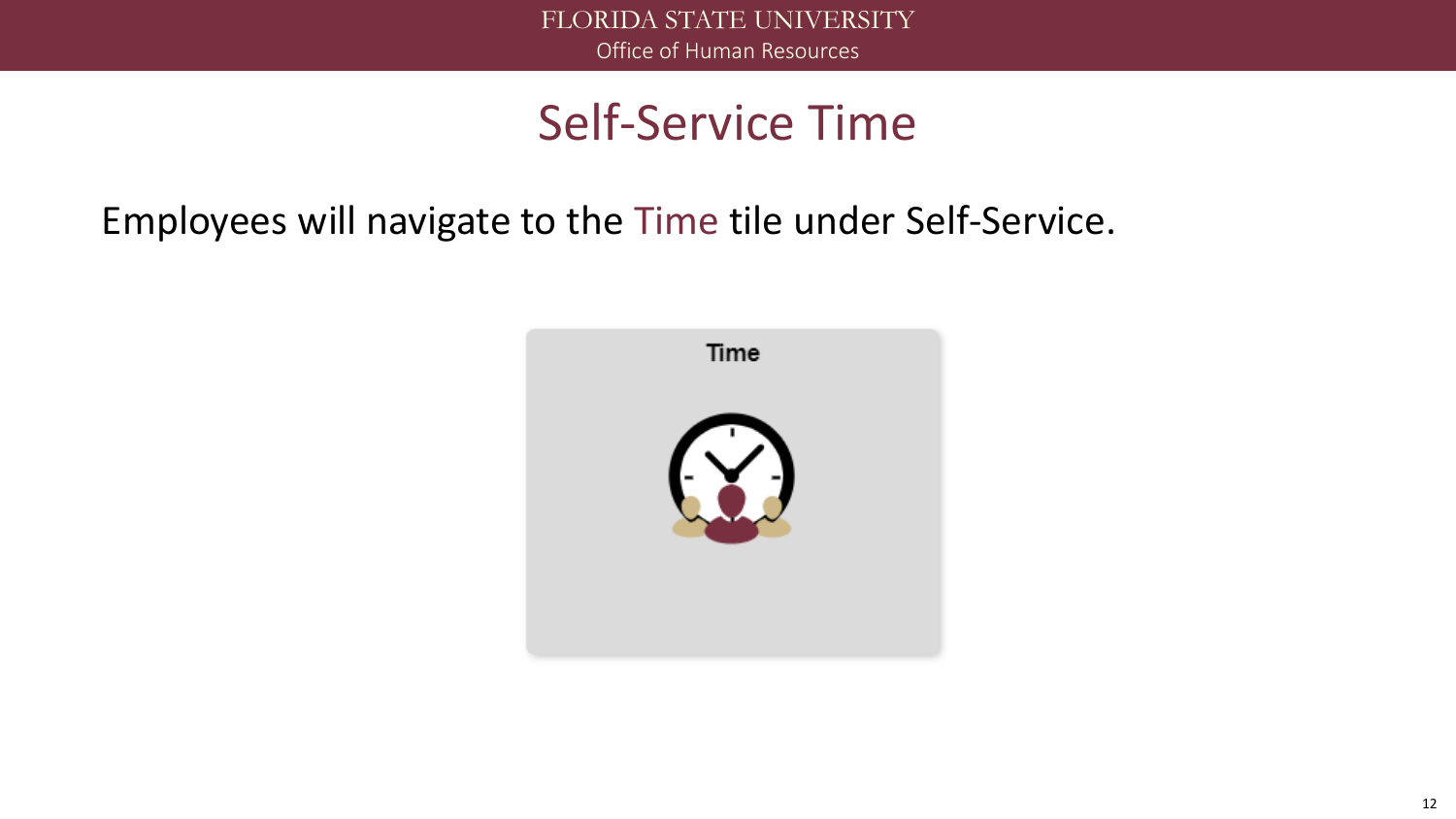FLORIDA STATE UNIVERSITY Office of Human Resources

#### Self-Service Time



- Timesheet provides access to ALL employees to report hours worked and leave.
- OPS/USPS Quick Punch a quick way for Punch employees to clock In/Out.
- Leave/Comp Time Click into this tile for additional details on specific plan balances.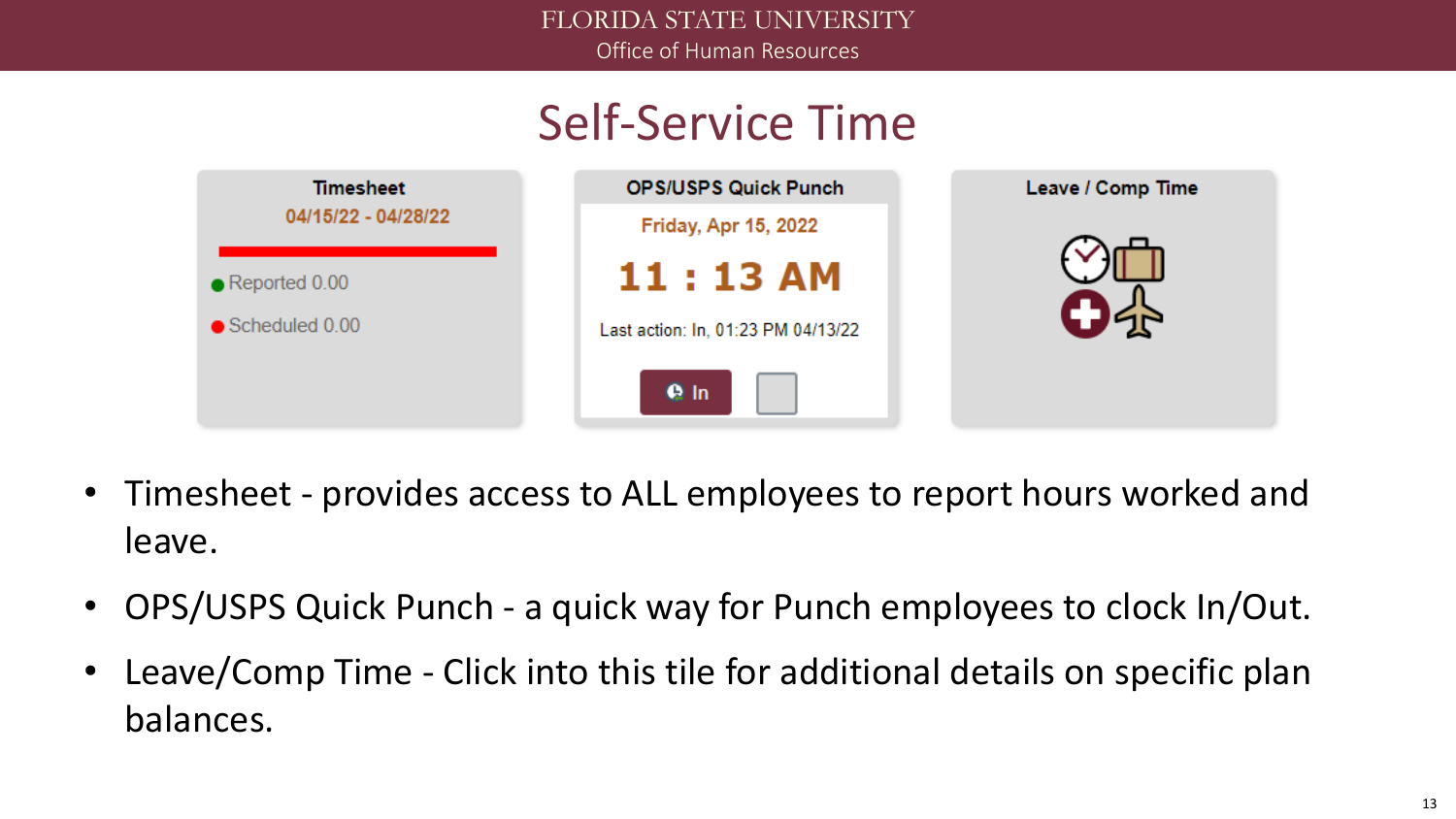#### Self-Service Time (Elapsed View)



- Toggle between multiple jobs.
- Navigate to previous or future workweeks.
- View Legend of Icons and color coding that may appear on Timesheet.
- Location to log Override Reason Code.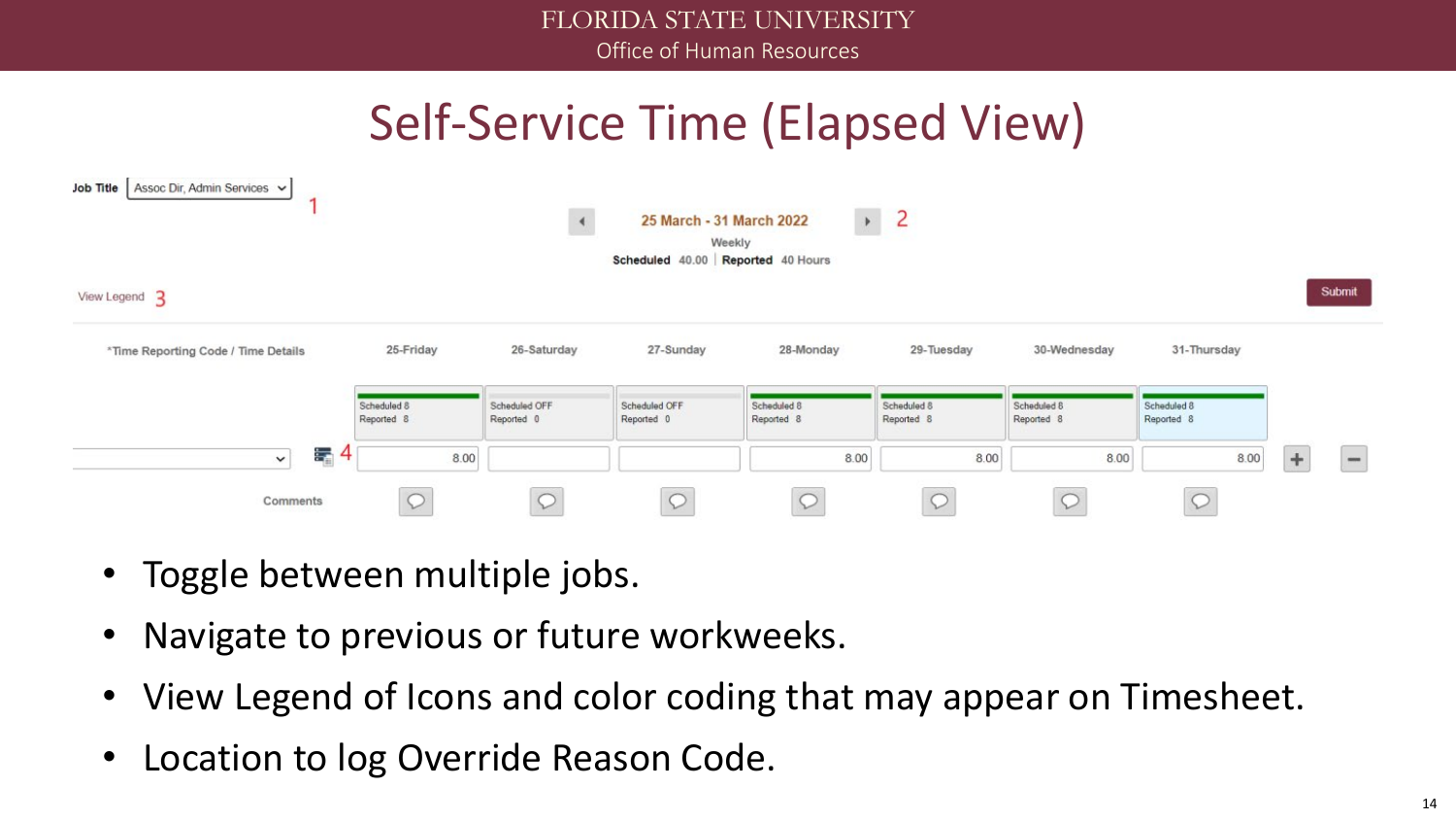#### Self-Service Time (Punch View)

| < Employee Self Service |                                                                     | <b>Time</b>          |                                           | A Q A |
|-------------------------|---------------------------------------------------------------------|----------------------|-------------------------------------------|-------|
|                         | Timesheet<br>04/01/22 - 04/14/22<br>Reported 0.00<br>Scheduled 0.00 | OPS/USPS Quick Punch | Leave / Comp Time<br><b>Balance Hours</b> |       |

 $\mathbb{Z}$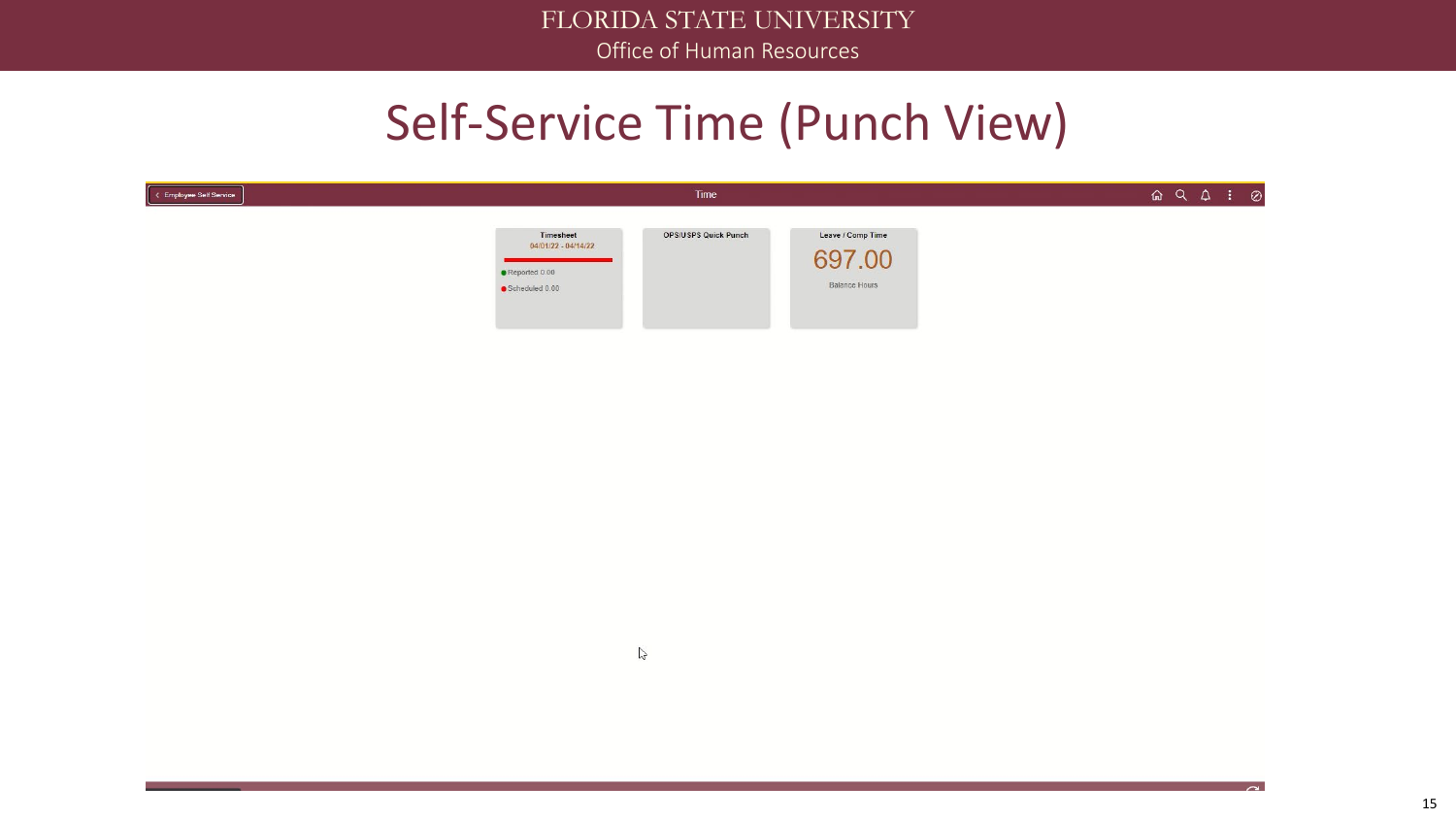Approvers will navigate to the Team Time tile under Manager-Service.

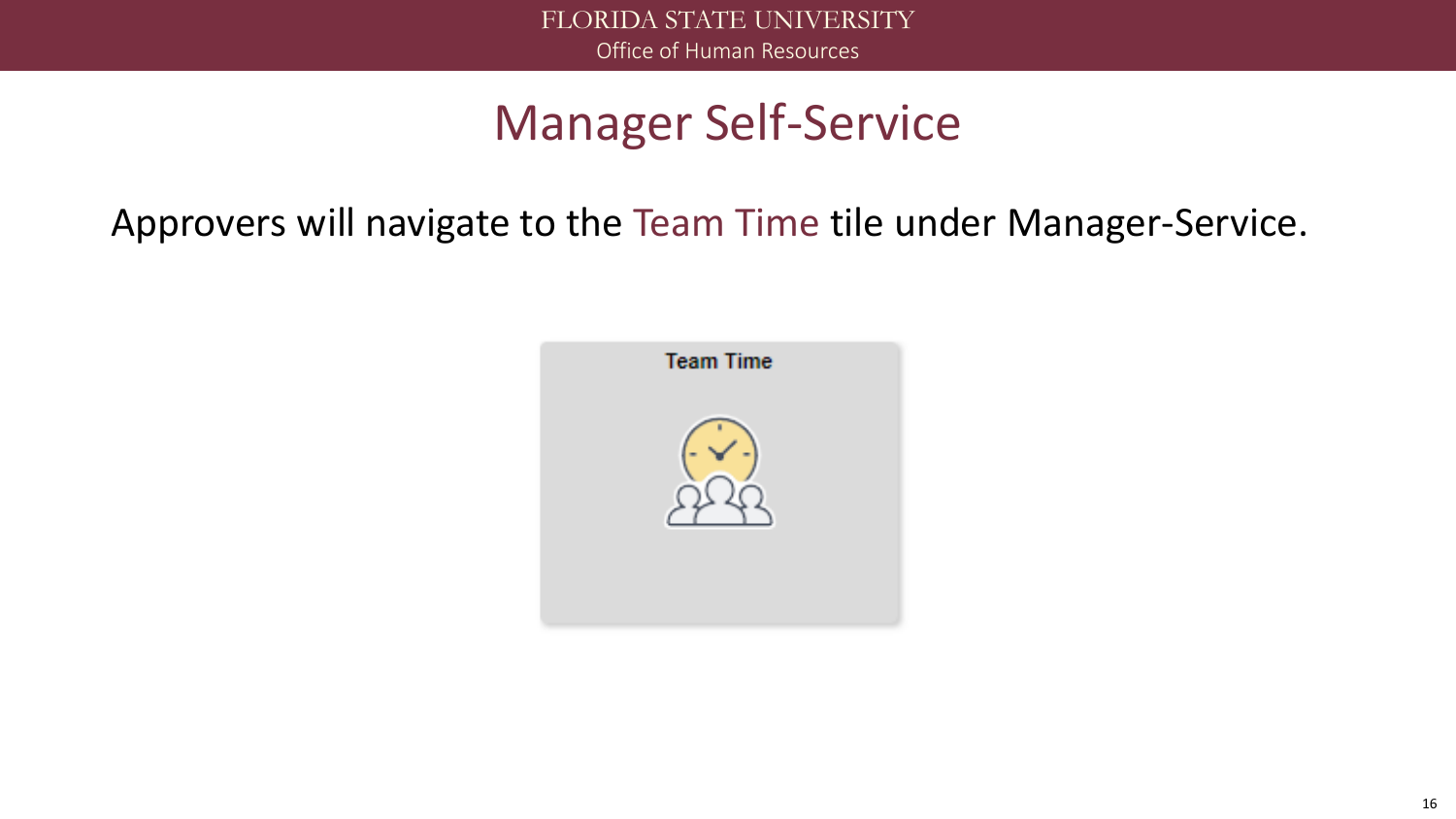Approvers will navigate to the Team Time tile under Manager-Service and Filter by Time Reporter Group.



|                                        |                                              | Cancel |                                             | <b>Filters</b> | Done |
|----------------------------------------|----------------------------------------------|--------|---------------------------------------------|----------------|------|
| Employee Self Service                  |                                              |        | Time Reporter Group                         | $\mathsf Q$    |      |
| <b>Timesheet</b><br>$\curvearrowright$ | <b>Timesheet</b>                             |        | <b>Employee ID</b>                          | $\mathsf Q$    |      |
| <b>Timesheet</b>                       | Use filters to change the search criteria or |        |                                             |                |      |
| Payable Time                           | Get Employees<br><b>Filter</b>               |        | <b>Empl Record</b>                          | $\mathsf Q$    |      |
| Leave / Comp Time                      |                                              |        | <b>Last Name</b>                            | $\mathsf Q$    |      |
| Manage Exceptions                      |                                              |        | <b>First Name</b>                           | $\mathsf Q$    |      |
| Manager Search Options                 |                                              |        | <b>Job Code</b>                             | $\mathsf Q$    |      |
|                                        |                                              |        | <b>Department</b>                           | $\mathsf Q$    |      |
|                                        |                                              |        | <b>Supervisor ID</b>                        | $\mathsf Q$    |      |
|                                        |                                              |        | <b>Reports To Position</b><br><b>Number</b> | $\mathsf Q$    |      |
|                                        |                                              |        | <b>Location Code</b>                        | $\mathsf Q$    |      |
|                                        |                                              |        | Workgroup                                   | $\mathsf Q$    |      |
|                                        |                                              |        | <b>Taskgroup</b>                            | Q              |      |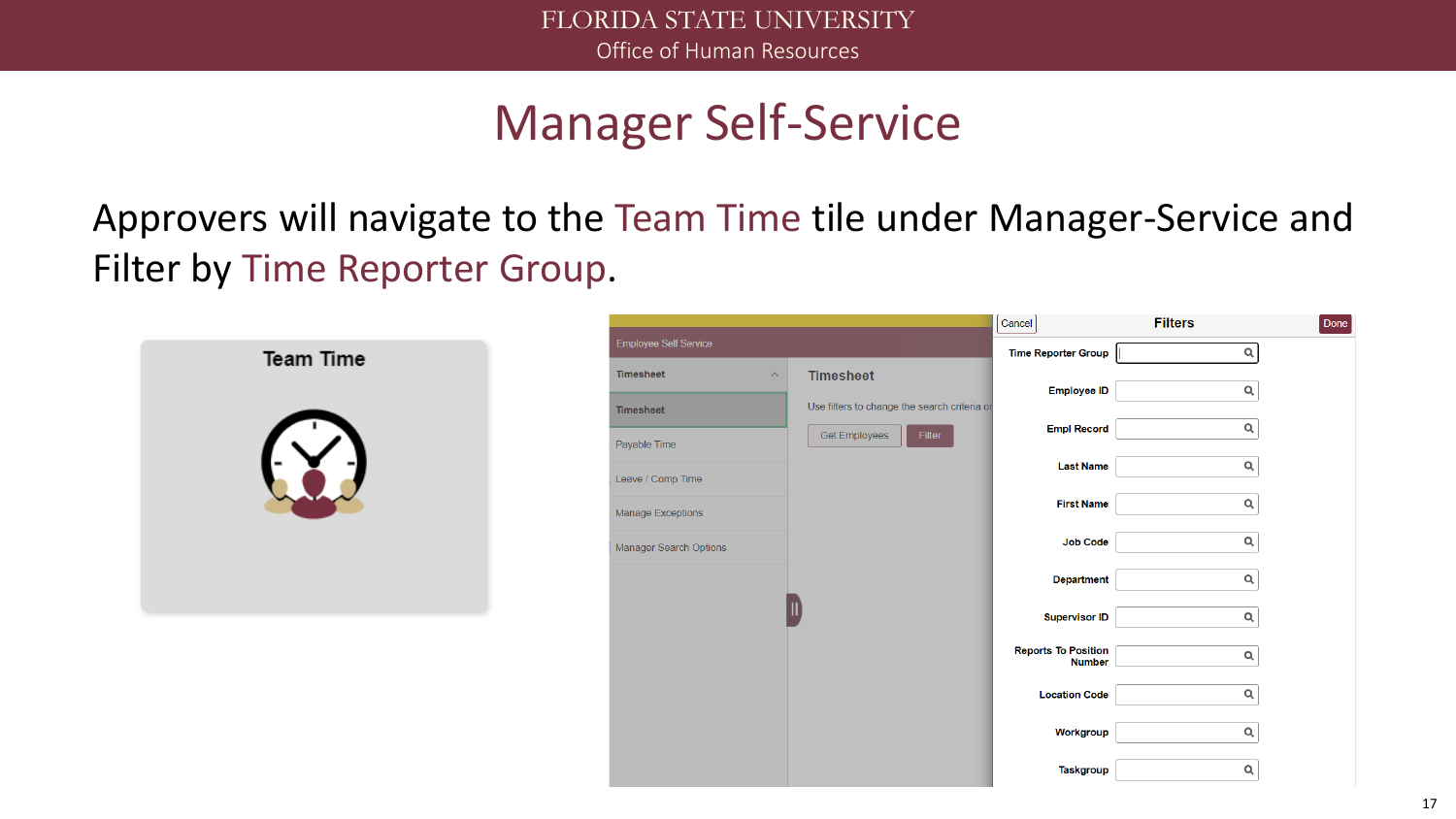#### Approving Time

| <b>Timesheet</b>                               |                                                    |            |                             |                                 |
|------------------------------------------------|----------------------------------------------------|------------|-----------------------------|---------------------------------|
| <b>Select Employee</b><br>$\blacktriangledown$ |                                                    |            |                             | 5 rows<br>$\uparrow \downarrow$ |
| Name/Title                                     |                                                    | Exceptions | <b>Hours to be Approved</b> |                                 |
| 12                                             | Anderson, Jamie<br>Health & Human Services Spec    |            |                             |                                 |
| $\boxed{2}$                                    | Kim, Chloe<br>Researcher                           |            | 40.50                       |                                 |
| $\overline{\mathcal{L}}$                       | <b>McMorris, Mark</b><br>Researcher                |            |                             |                                 |
|                                                | Shiffrin, Mikaela<br>Asst Dir, Health & Human Svcs |            | 40.00                       |                                 |
|                                                | Vonn, Lindsey<br>Researcher                        |            | 43.00                       |                                 |

Supervisors will need to approve from the timesheet for each employee who has hours pending approval.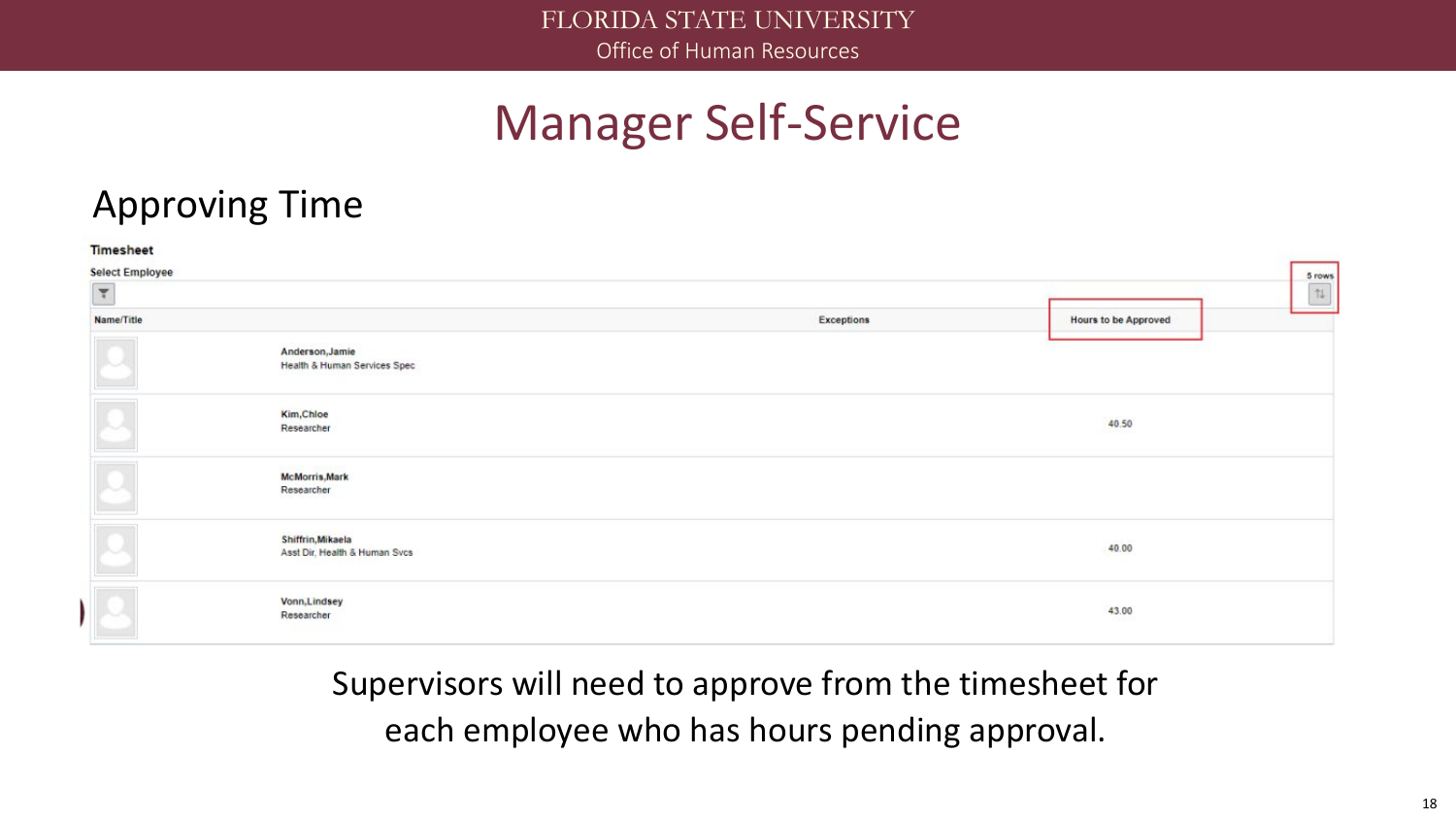#### Manager Search Options

| <b>Timesheet</b><br>$\mathcal{A}$ | <b>Manager Search Options</b>                                   |                                  |                                      |                                   |  |  |  |  |  |  |
|-----------------------------------|-----------------------------------------------------------------|----------------------------------|--------------------------------------|-----------------------------------|--|--|--|--|--|--|
| Payable Time                      | <b>Select Default Criteria and Options</b>                      |                                  |                                      |                                   |  |  |  |  |  |  |
| Leave / Comp Time                 | Shaun White                                                     |                                  |                                      |                                   |  |  |  |  |  |  |
| Manage Exceptions                 | <b>Loading of Matching Employees</b>                            |                                  | <b>Default Criteria Presentation</b> |                                   |  |  |  |  |  |  |
| Manager Search Options            | O Auto Populate Results<br><b>O</b> Prompt for Results          |                                  | ○ Show Criteria List Collapsed       | Show Criteria List Expanded       |  |  |  |  |  |  |
|                                   |                                                                 |                                  |                                      |                                   |  |  |  |  |  |  |
|                                   | Show Schedule Information<br>Employee Selection Criteria 2<br>▼ |                                  |                                      |                                   |  |  |  |  |  |  |
|                                   | <b>Description</b>                                              | <b>Selection Criterion Value</b> | Include in<br>Criteria               | *Include in List                  |  |  |  |  |  |  |
|                                   | Time Reporter Group                                             | 02476<br>Q                       | $\mathcal{L}$                        | Do Not Include                    |  |  |  |  |  |  |
|                                   | Employee ID                                                     | Q                                | $\mathbf{z}$                         | Include<br>$\checkmark$           |  |  |  |  |  |  |
|                                   | <b>Empl Record</b>                                              | Q                                | $\overline{\mathcal{L}}$             | Include<br>v                      |  |  |  |  |  |  |
|                                   | Last Name                                                       | Q                                | $\mathcal{L}$                        | Include                           |  |  |  |  |  |  |
|                                   | First Name                                                      | Q                                | $\overline{\mathcal{L}}$             | Include                           |  |  |  |  |  |  |
| Ш                                 | <b>Job Code</b>                                                 | $\alpha$                         | $\mathcal{S}$                        | Include Code Only<br>$\checkmark$ |  |  |  |  |  |  |
|                                   | Department                                                      | Q                                | $\overline{\mathbf{v}}$              | (Invalid Value)<br>v              |  |  |  |  |  |  |
|                                   | Supervisor ID                                                   | Q                                | $\mathcal{L}$                        | Include Code and Description<br>v |  |  |  |  |  |  |
|                                   | Reports To Position Number                                      | $\mathsf Q$                      | $\overline{\mathcal{L}}$             | Include Code Only<br>v            |  |  |  |  |  |  |
|                                   | <b>Location Code</b>                                            | $\mathsf Q$                      | $\overline{\mathbf{v}}$              | v<br>Include Code Only            |  |  |  |  |  |  |
|                                   | Workgroup                                                       | Q                                | $\mathbf{v}$                         | Include Code Only<br>$\checkmark$ |  |  |  |  |  |  |
|                                   | Taskgroup                                                       | $\mathsf{\alpha}$                | $\overline{\mathbf{v}}$              | Include Code Only<br>$\checkmark$ |  |  |  |  |  |  |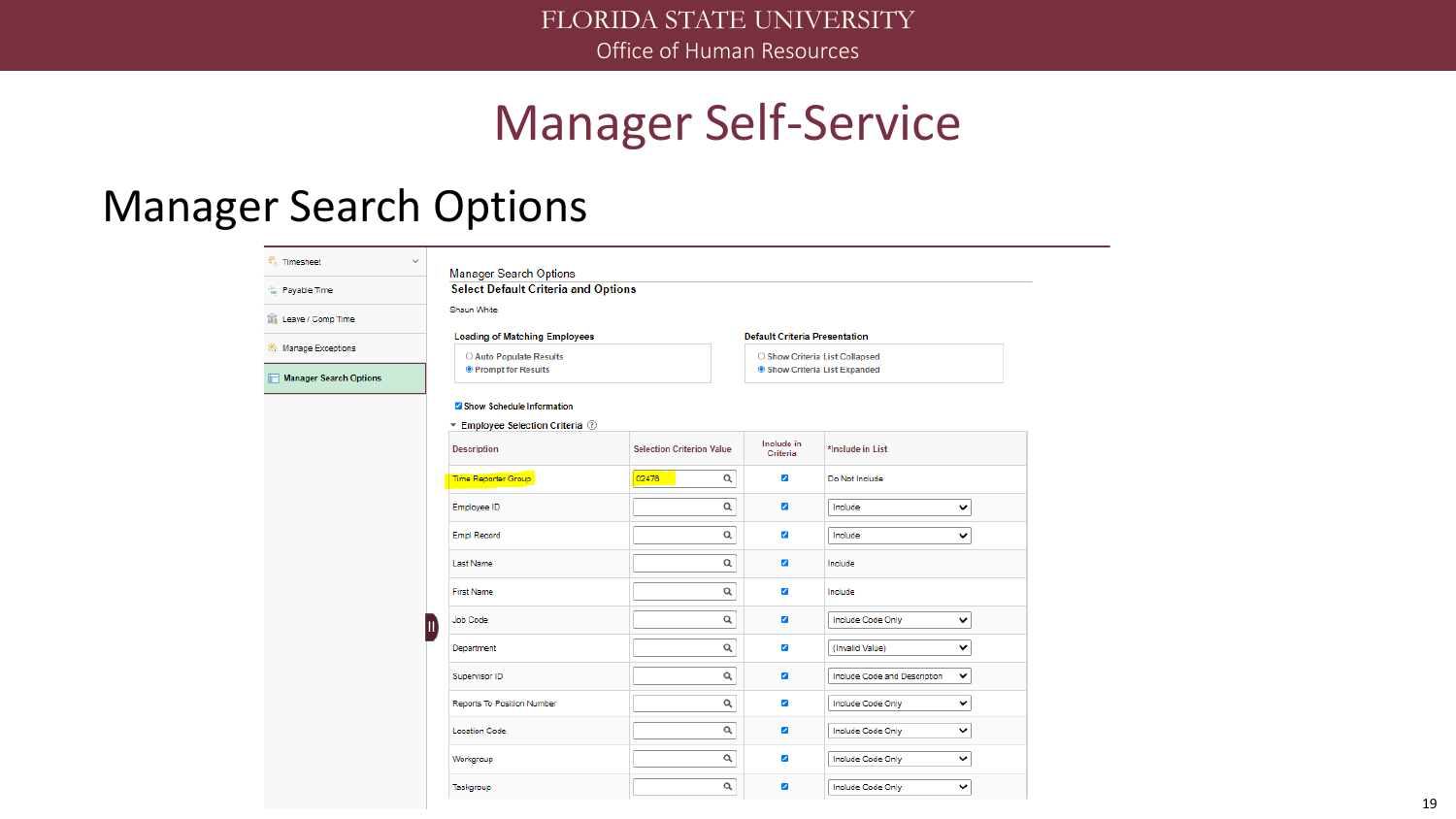#### Time Management

• Administrators with the role FSU\_HR\_DEPARTMENT\_USER will have access to "classic" Time Management.

– Department Administration > Attendance & Leave > Report Time

- This may be utilized by department representatives only to monitor pending approvals.
- Departments who utilize TCP should approve loaded time via Time Management.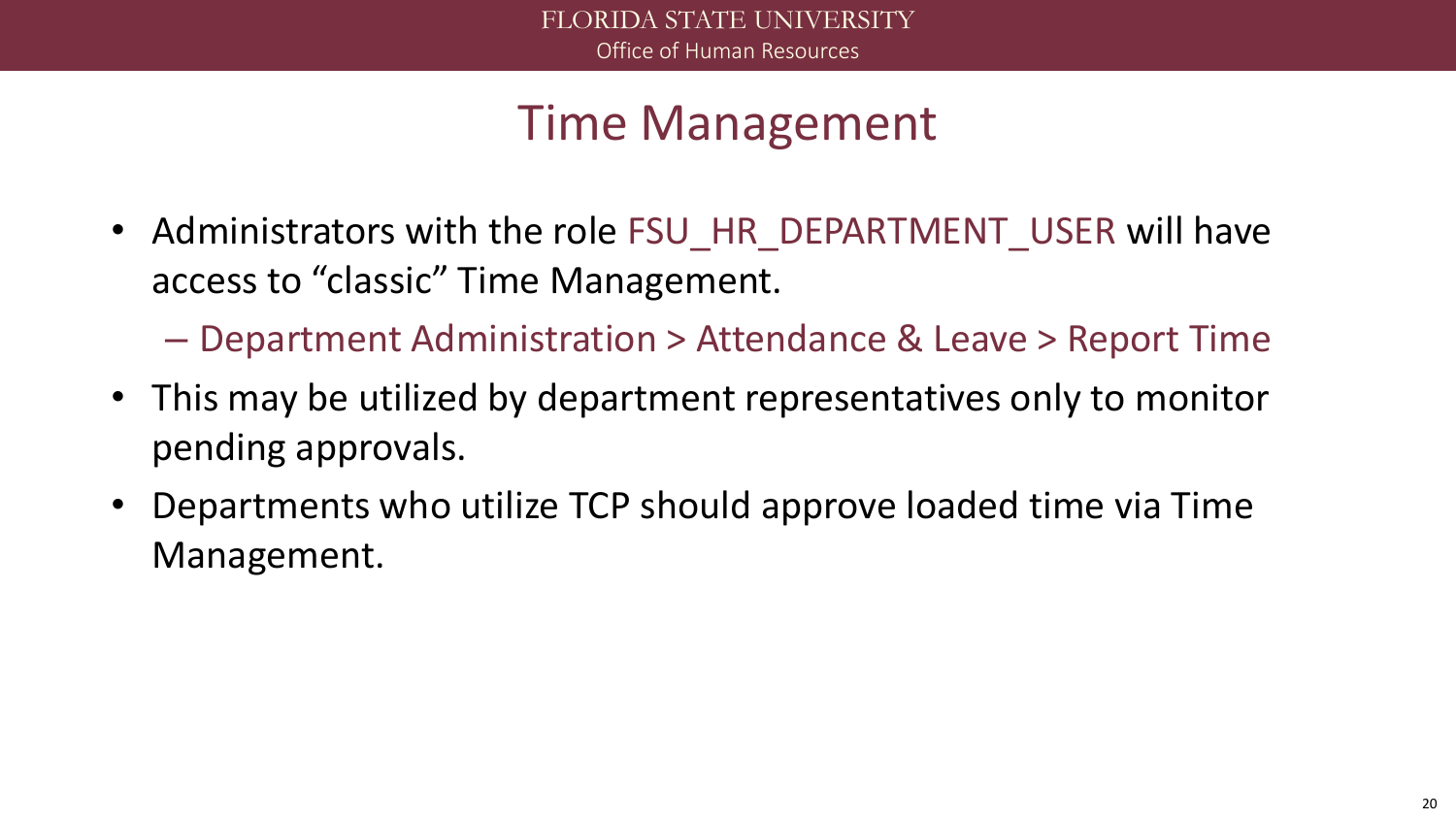#### Manage Job (New Job Data)

- The new Manage Job tile replaces the Job Data page.
- Similar to Job Data, users can search "Manage Job" by Name or EMPLID to review employee records.

| ▼ Search Criteria                   | If you are searching by Department, you must first enter "FSU01" in the Business Unit field before entering the Dept ID or click the prompt search button (magnifying glass). |                                                  |  |
|-------------------------------------|-------------------------------------------------------------------------------------------------------------------------------------------------------------------------------|--------------------------------------------------|--|
| <b>My Saved Searches</b>            | $\check{ }$                                                                                                                                                                   |                                                  |  |
|                                     | Empl ID begins with $\sim$                                                                                                                                                    | $Empl$ Record $=$<br>$\checkmark$                |  |
| Name                                | <b>FSU</b><br>begins with $\sim$                                                                                                                                              | Last Name begins with $\vee$                     |  |
| Second Last Name begins with $\vee$ |                                                                                                                                                                               | HR Status   begins with $\sqrt{}$<br>$\check{ }$ |  |
|                                     | $\alpha$<br>Business Unit begins with $\sim$                                                                                                                                  | $\alpha$<br>Department begins with $\sim$        |  |

Search Results

Name:FSU

|                    |                        |               |                    |                              |             |                    |                            | <b>I</b> TOW |
|--------------------|------------------------|---------------|--------------------|------------------------------|-------------|--------------------|----------------------------|--------------|
| Empl ID $\diamond$ | Empl Record $\Diamond$ | Name <        | <b>Middle Name</b> | <b>Department</b> $\Diamond$ | Job Code <́ | <b>HR Status ©</b> | <b>Business Title &lt;</b> |              |
| 000114682          |                        | <b>FSU HR</b> |                    | 202000                       | 4250        | Active             | າ Associat∈                |              |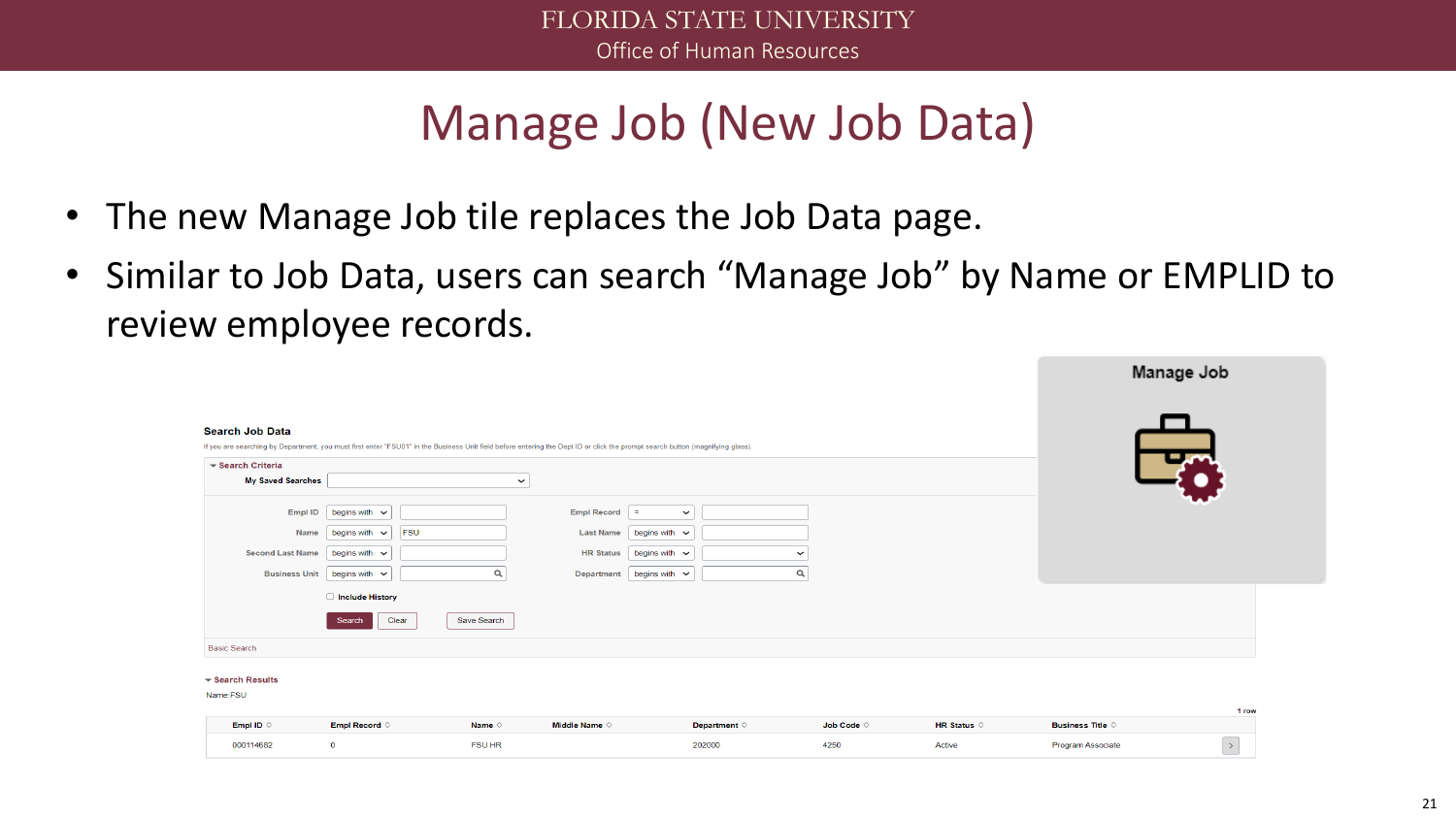# Manage Job (New Job Data)

- The Job Actions Summary Page provides an overview of an employee's job information.
- Full job information is accessed by clicking the action icon.

| <b>FSUMK</b><br>000114682 - 0 - Employee<br>Program Associate |                                                                                                                                                                      |                    |                                         |                              |                                  |                                                                        |                                   |                                   |                                   |                              |                                 |            |                              |                                       |                                         |
|---------------------------------------------------------------|----------------------------------------------------------------------------------------------------------------------------------------------------------------------|--------------------|-----------------------------------------|------------------------------|----------------------------------|------------------------------------------------------------------------|-----------------------------------|-----------------------------------|-----------------------------------|------------------------------|---------------------------------|------------|------------------------------|---------------------------------------|-----------------------------------------|
| <b>Job Actions Summary</b>                                    |                                                                                                                                                                      |                    |                                         |                              |                                  |                                                                        |                                   |                                   |                                   |                              |                                 |            |                              |                                       |                                         |
| <b>Effective Date</b><br><b>Sequence</b>                      | To view all job rows, access this page in Include History or Correct History mode (select access modes on the Search page)<br>HR / Payroll Status /<br>Job Indicator | Action /<br>Reason | <b>Last Updated By /</b><br><b>Date</b> | <b>Job Code</b>              | <b>Position</b>                  | <b>Reports To</b>                                                      | <b>Department</b>                 | <b>Pay Group</b>                  | <b>Employee</b><br>Classification | <b>Employee Type</b>         | <b>Standard</b><br><b>Hours</b> | <b>FTE</b> | <b>FLSA</b><br><b>Status</b> | <b>Action</b><br>Date                 | 1 row<br>$\mathcal{L}$<br><b>Action</b> |
| 02/15/2022<br>0                                               | Active<br>Active<br>Primary Job                                                                                                                                      | Hire<br>New Hire   | Abigail Lejeune<br>03/23/2022           | 4250<br>Program<br>Associate | 00056900<br>Program<br>Associate | 00057971<br><b>Sr Administrative</b><br><b>Spec</b><br>Rebecca Garside | 202000<br>Med Academic<br>Affairs | <b>NLW</b><br>NON-<br>LAW/UEU/UNU | $\overline{2}$<br>Probationary    | E<br><b>Exception Hourly</b> |                                 |            |                              | 40.00 1.000000 Nonexempt 03/23/2022 @ | $\sim$                                  |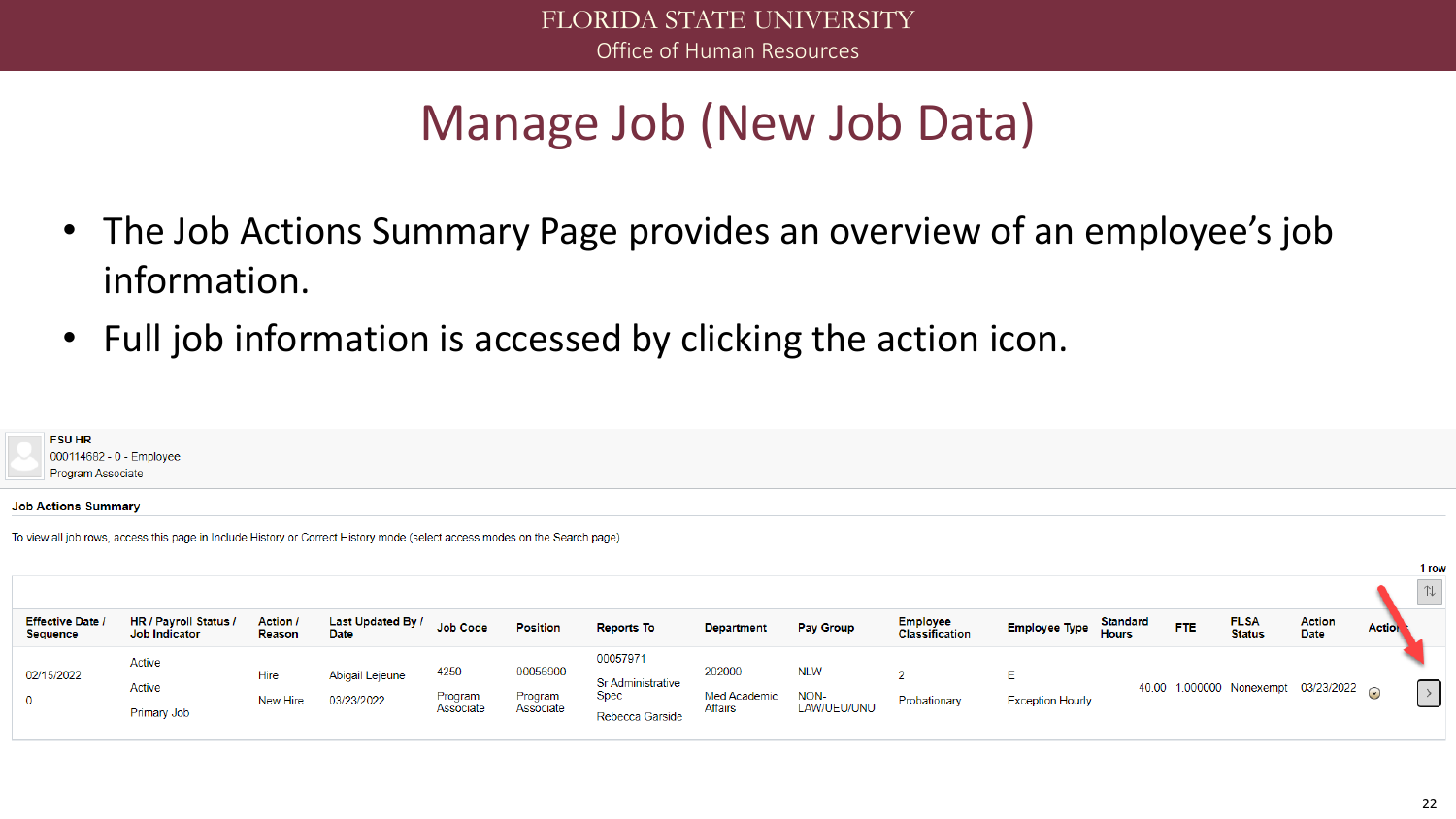# Manage Job (New Job Data)

#### Full detailed job data information can be viewed by clicking into each section within the Manage Jobs page.

| <b>FSU HR</b><br>000114682 - 0 - Employee<br>Program Associate |                                            |                               |
|----------------------------------------------------------------|--------------------------------------------|-------------------------------|
| Effective Date 02/15/2022                                      | ▼ Job Information                          |                               |
| Sequence 0                                                     | Job Code 4250 Program Associate            | Job Entry Date 02/15/2022     |
|                                                                | <b>Supervisor Level</b>                    | Supervisor ID                 |
| $\frac{\kappa \pi}{\kappa}$ Expand All                         | Reports To 00057971 Sr Administrative Spec | Reports To Manager 000104756  |
|                                                                | Regular/Temporary Regular                  | Full/Part Full-Time           |
| ▶ Work Location                                                | Employee Class Probation                   | Officer Code None             |
|                                                                | Regular Shift Not Applicable               | <b>Shift Rate</b>             |
| ▶ Job Information                                              | Classified Ind All                         | <b>Shift Factor</b>           |
|                                                                | Duties Type                                |                               |
| ▶ Labor Information                                            | <b>Standard Hours</b>                      |                               |
|                                                                | Standard Hours 40.00                       | Work Period Weekly 52.2       |
| ▶ Salary and Compensation                                      | FTE 1.000000                               | Adds to FTE Actual Count? Yes |
| ▶ Payroll                                                      | Encumbrance Override No                    |                               |
| ▶ Employment Data                                              |                                            |                               |
| ▶ Benefit Program                                              |                                            |                               |
| ▶ FSU Mail & Admin Codes                                       |                                            |                               |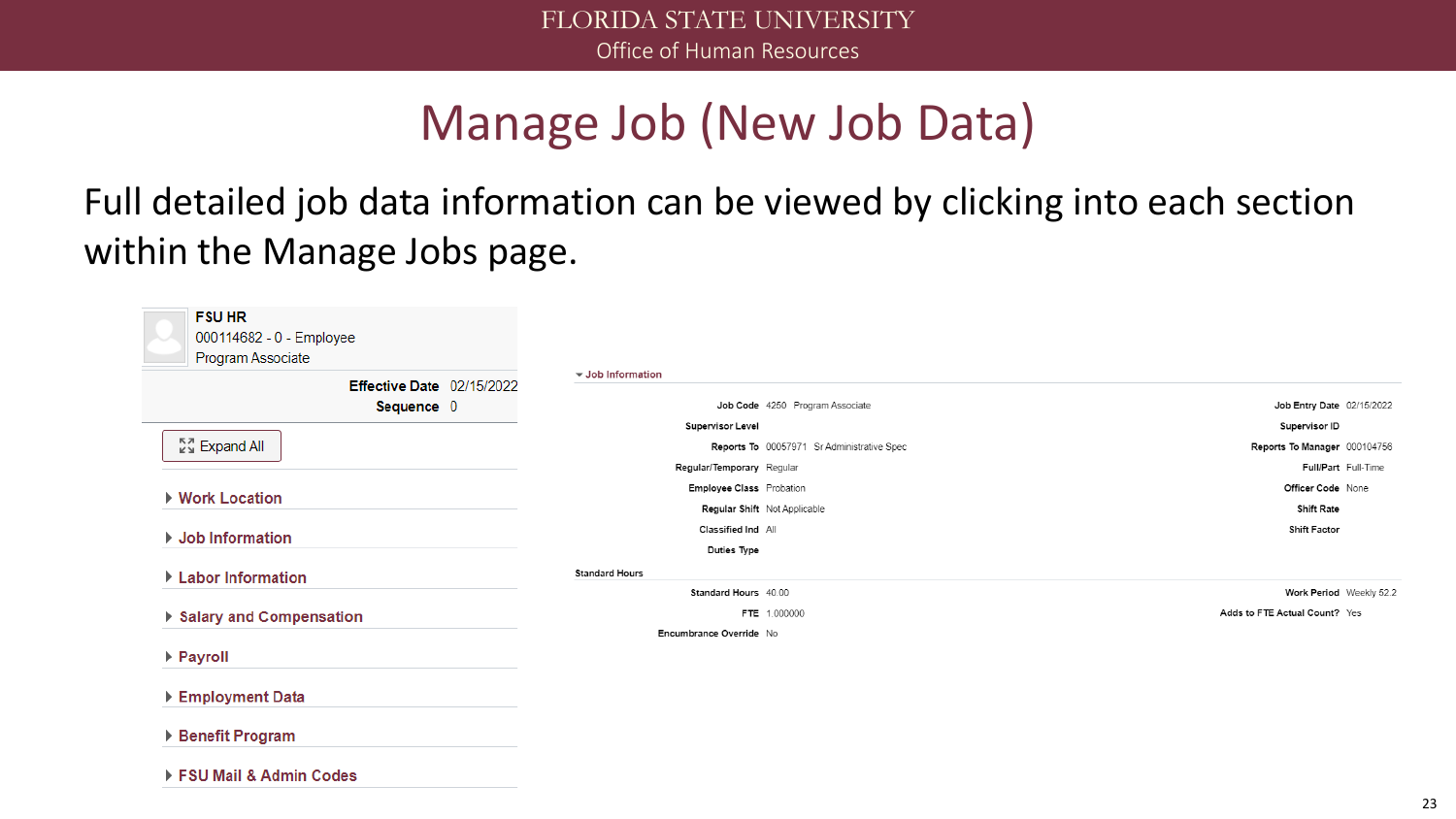# Additional Pay Form

- Moving the 1x/Additional Pay to an electronic workflow-enabled format that is integrated with HR-OMNI to reduce keystroke errors and allow more efficient processing time.
- Navigation
	- Department Administration > Additional Pay Form
	- You can add a new form or search previously submitted forms from this page.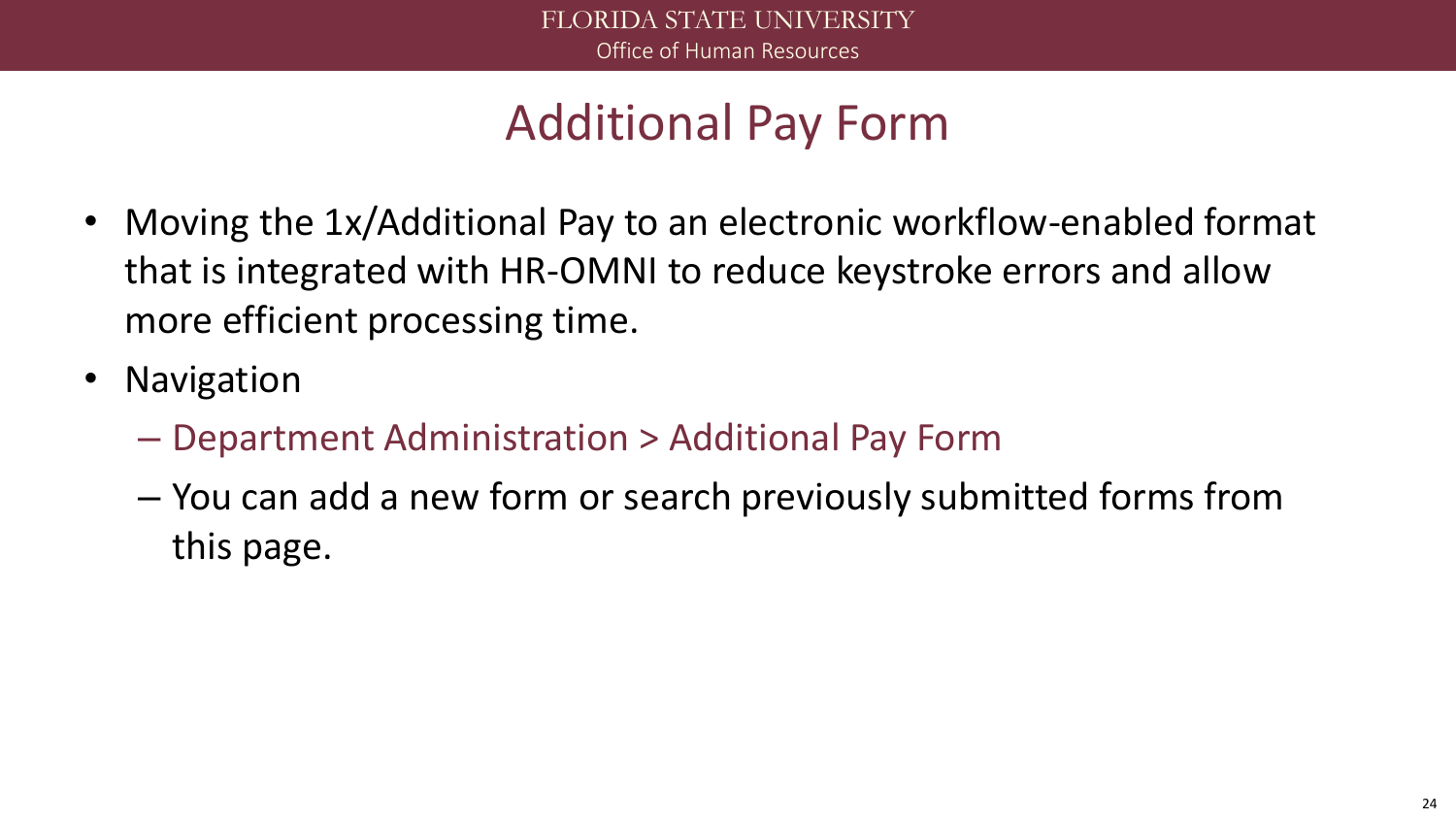#### Additional Pay Form Workflow

#### Salaried Staff

- **Originator**
- HR/Comp-Class
- Department Manager
- VP Approver
- HR/Comp-Class

#### Salaried Faculty

- **Originator**
- Department Manager
- VP Approver
- FDA/JNBUCHANAN
- HR/EDM

#### OPS

- **Originator**
- Department Manager
- HR/EDM

#### Additional Approvers

- SRA will be added for C&G Funded forms.
- Foundation will be added for Foundation Funded forms.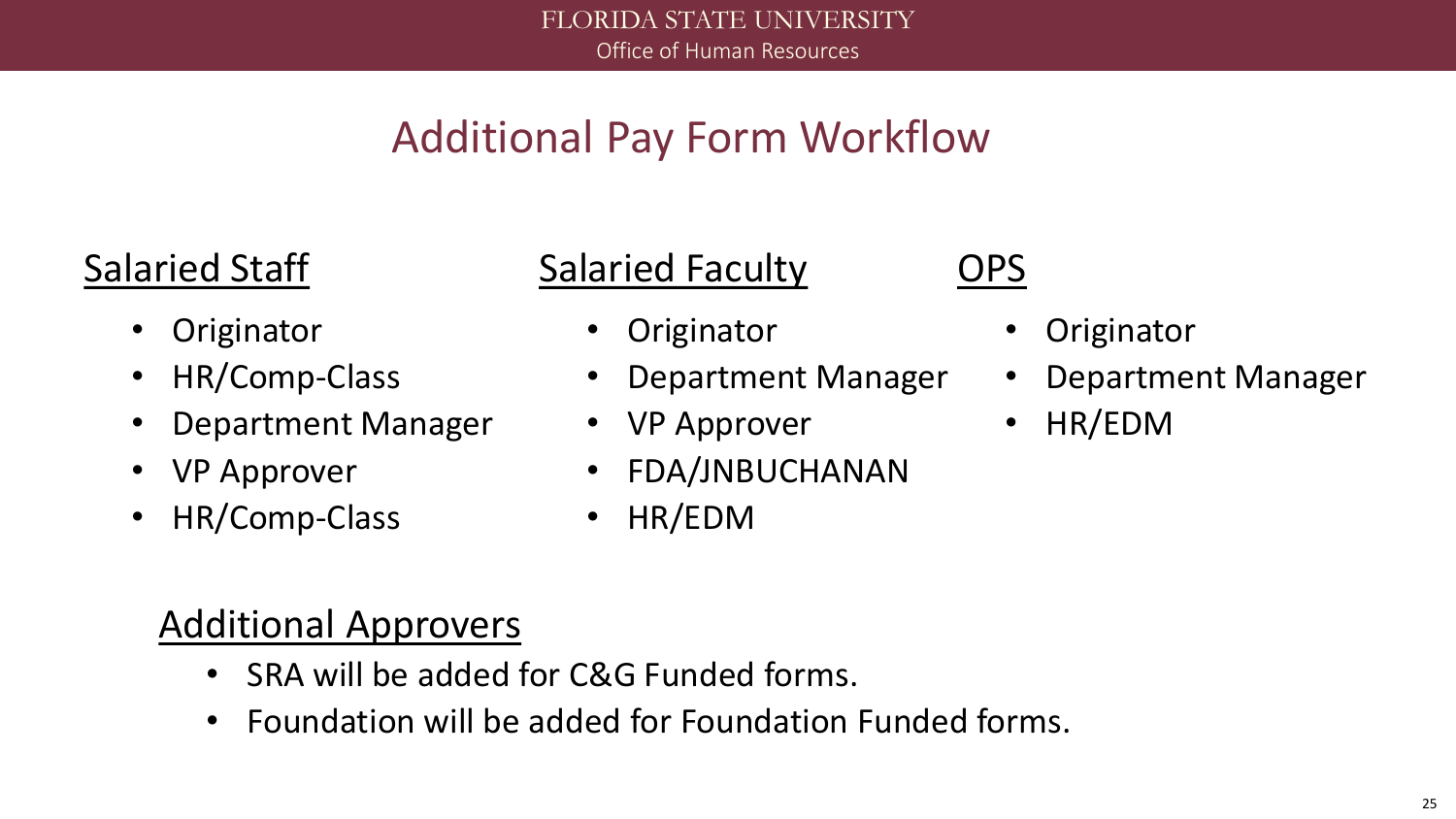#### Additional Pay Form Security

FSU HR\_DEPARTMENT\_USER

• Needed for originators to enter and generate Additional/1xpays.

#### FSU SS MANAGER

• In addition to being in the workflow, approvers must have this role to approve Additional/1xpays.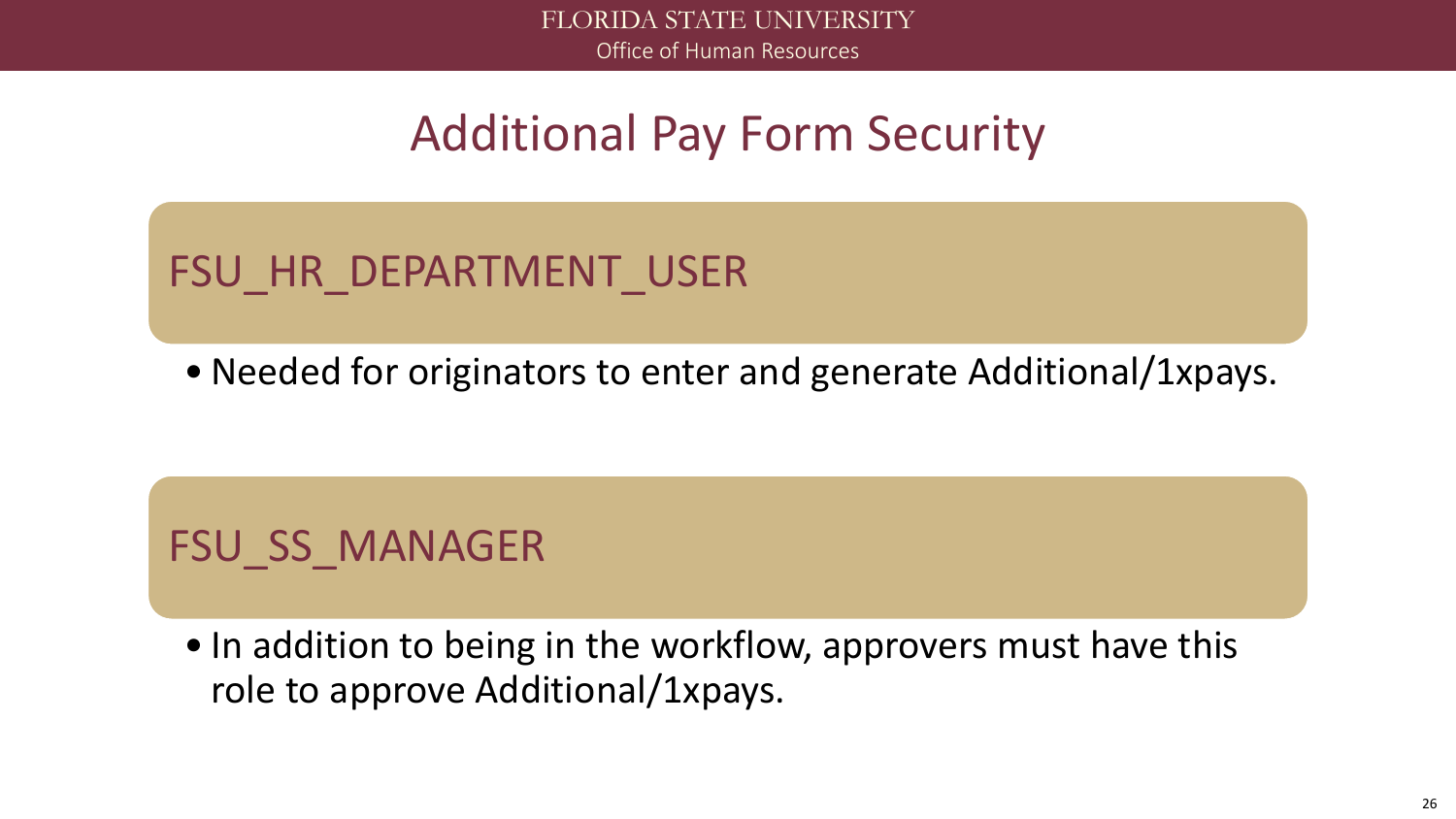# Additional Pay Form (Required Fields)

- Earning Description: Select the earnings code that best describes the type of payment you are submitting.
- Pay Period Begin date: Enter the first day of the pay period when the payment is to be issued. The pay period end date is not required.
- Amount: Enter the amount to be paid per pay period.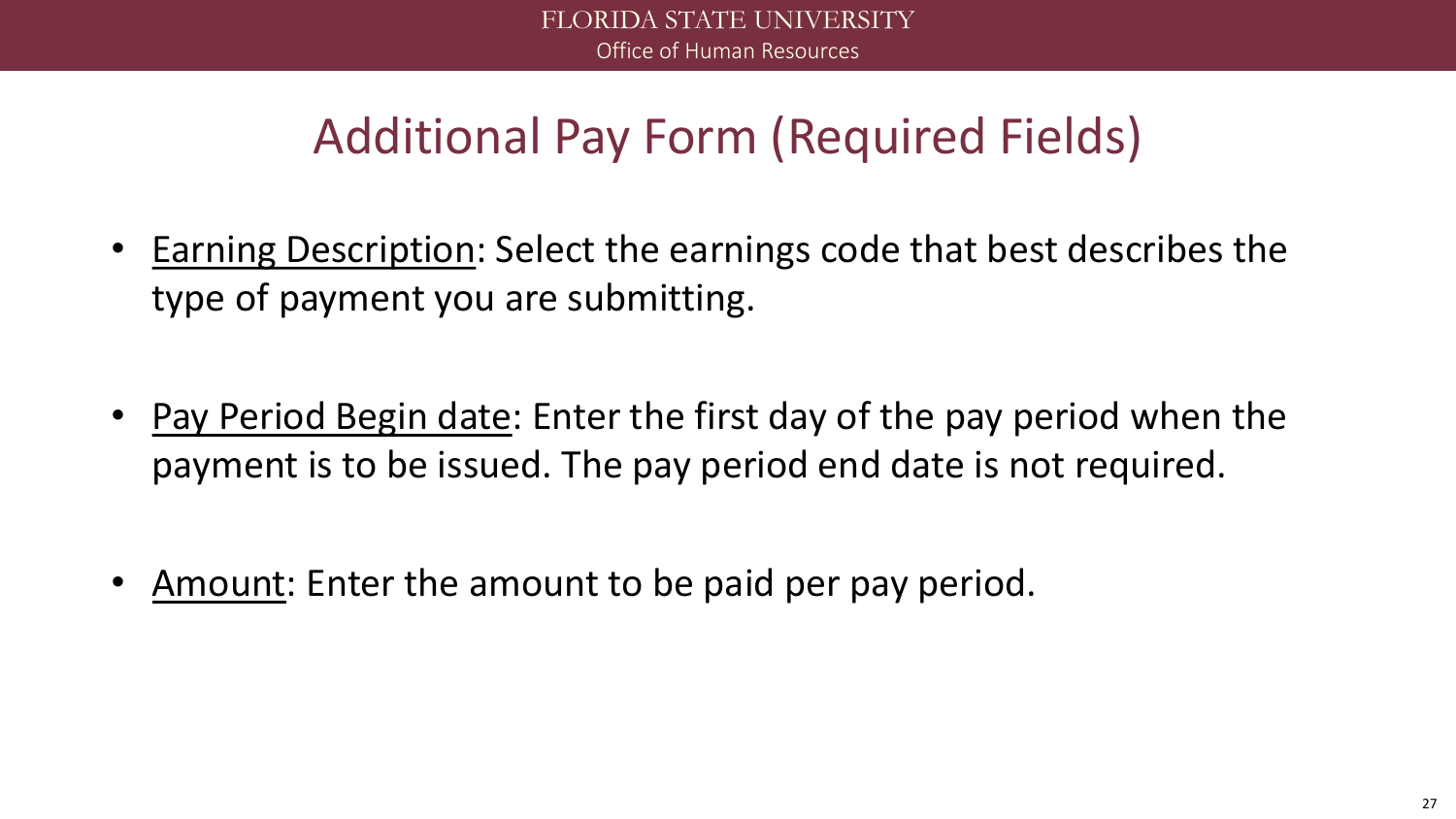# Additional Pay Form (Required Fields)

- Goal Amount: Enter the total amount to be paid. If the payment is a 1x payment, the goal amount should equal the amount.
- Comments: Provide justification and an explanation to support the payment request.
- VP Approver: User ID will be required for Salaried Addl/1xpayments.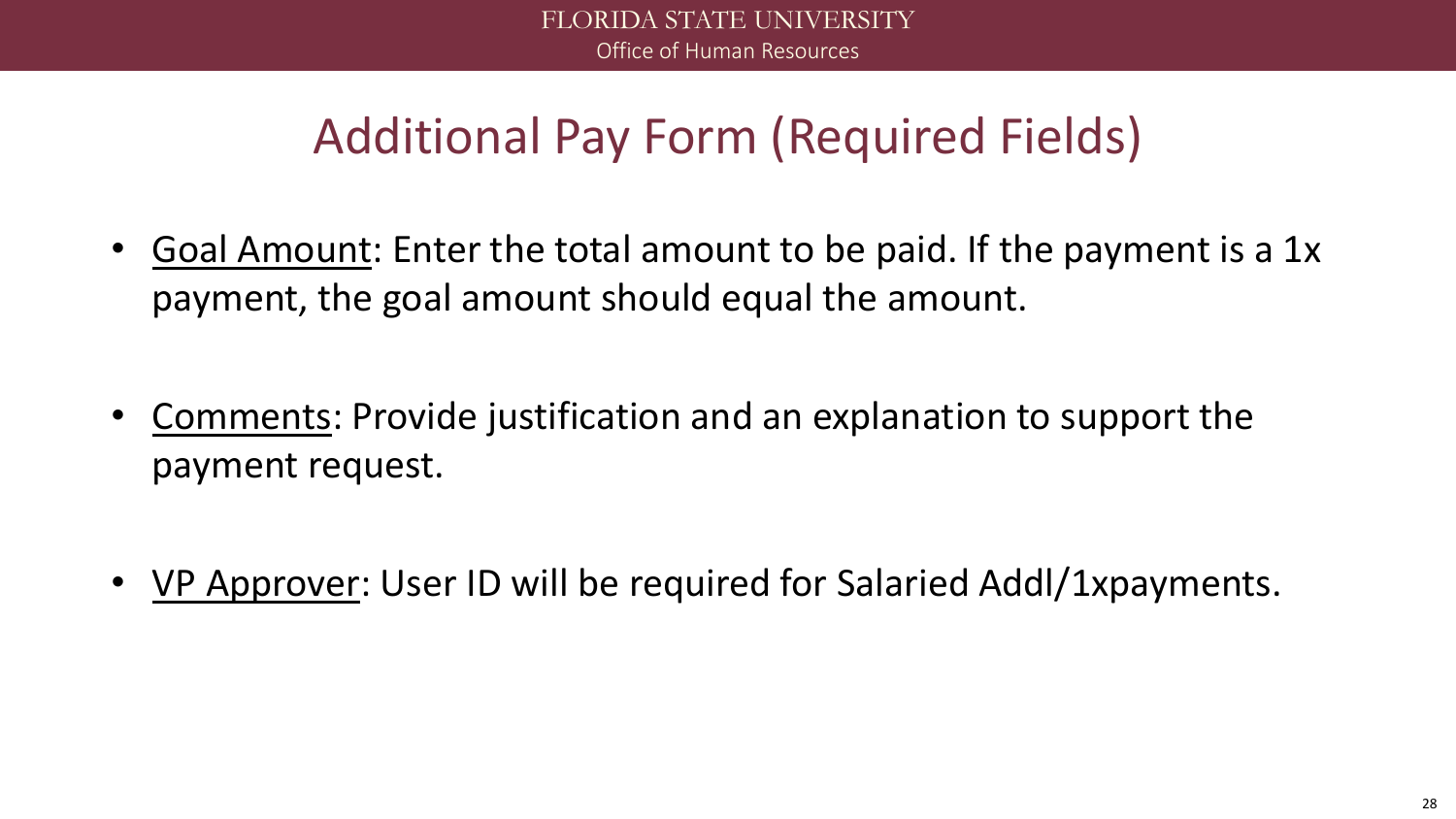# Additional Pay Form (Optional Fields)

- Pay Period End date: Should rarely be used. Recommend that goal amount in lieu of pay end date is utilized.
- Upload: Attach any supporting documents to the Addl/1xpayment action.
- Override Current Funding: Charges will default to the current funding outlined on the department budget table and displayed on the page. If a different funding source needs to be utilized, Override and enter the distribution percentage and fund number.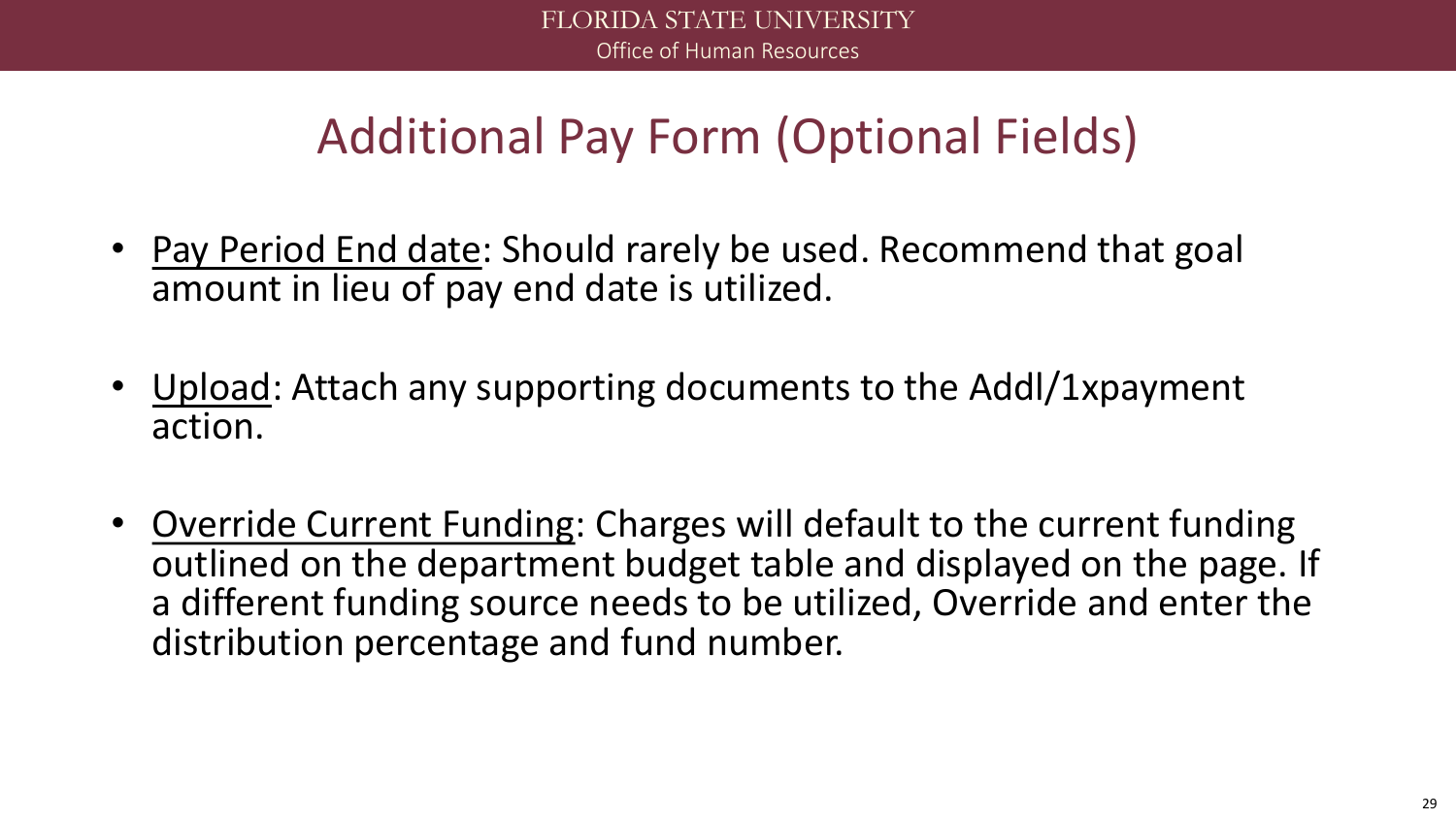# Additional Pay Form Reminders

- Pay additives relative to an already established compensable appointment.
- Project based work where there is not a correlations of hours.
- Should not be utilized for appointments with a correlation of hours worked.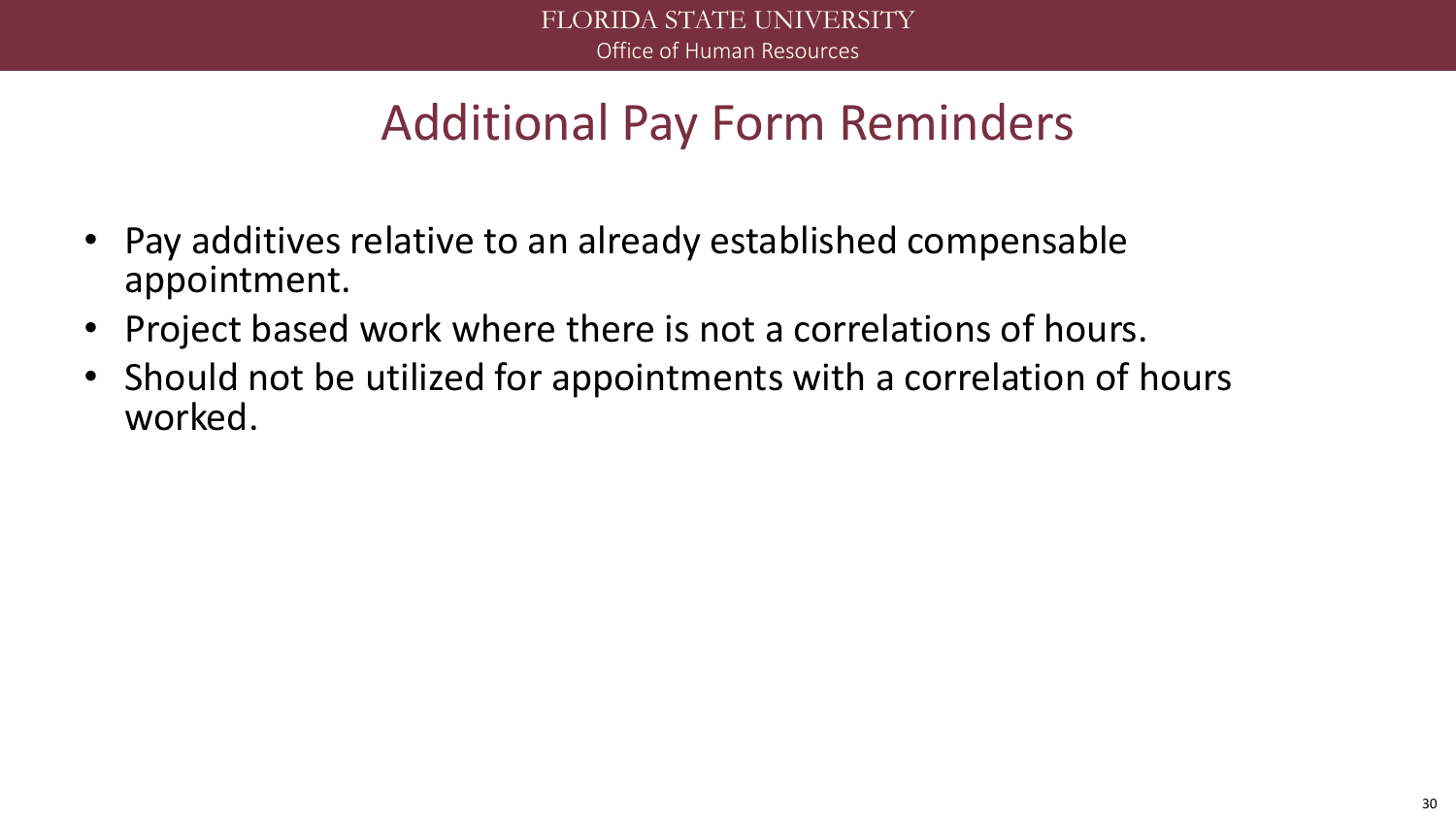# Paycheck Modeler

#### **New Feature!**

- Navigation: Employee Self Service>Payroll and Compensation>Paycheck Modeler
- Feature allows employees to project estimated changes to their paycheck by modifying current salary, benefit, and tax information.
- The feature will calculate the new estimated net pay.
- For multiple job record employees, the calculation will be per job record.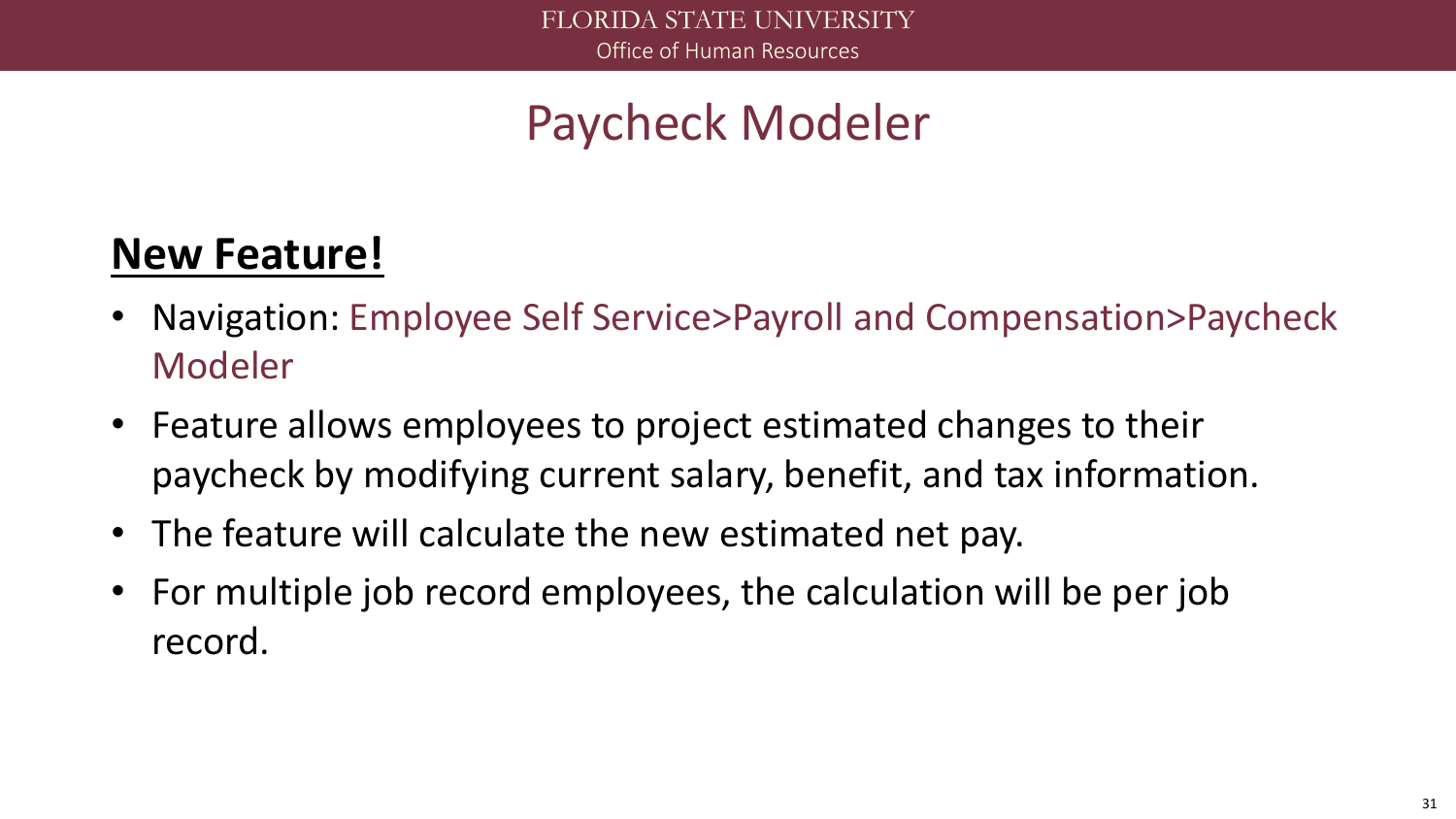#### Questions?

• We will now open the chat for questions.